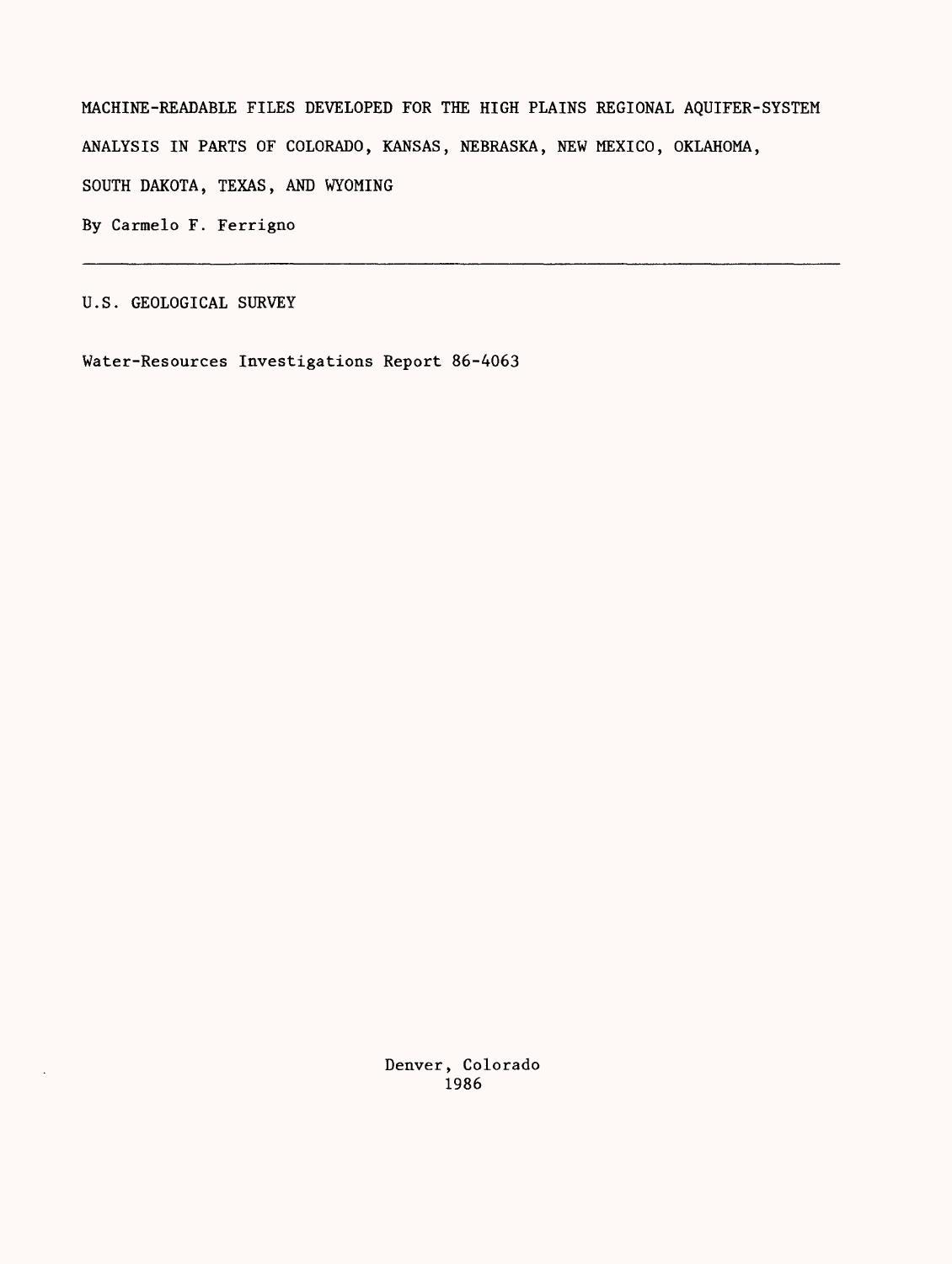UNITED STATES DEPARTMENT OF THE INTERIOR

DONALD PAUL HODEL, Secretary

GEOLOGICAL SURVEY

Dallas L. Peck, Director

For additional information write to:

Office of the Chief Hydrologist U.S. Geological Survey Water Resources Division Mail Stop 409, National Center 12201 Sunrise Valley Drive Reston, VA 22092

Copies of this report can be purchased from:

U.S. Geological Survey Books and Open-File Reports Federal Center, Bldg. 41 Box 25425 Denver, CO 80225 [Telephone: (303) 236-7476] FTS 776-7476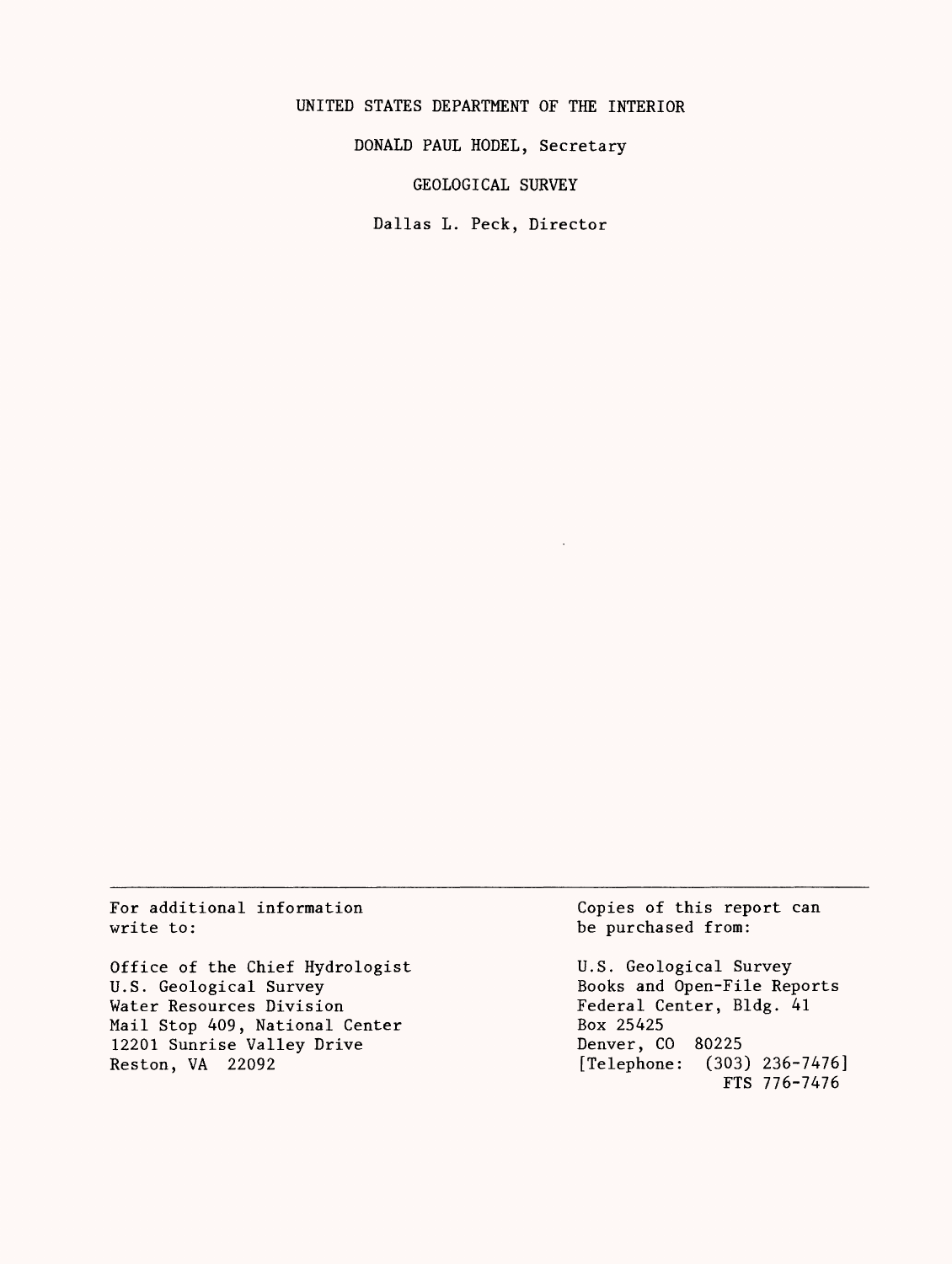## **CONTENTS**

|                                                                          | Page           |
|--------------------------------------------------------------------------|----------------|
|                                                                          | $\blacksquare$ |
|                                                                          | $\mathbf{1}$   |
| Physical characteristics of the magnetic tapes-------------------------  | $\mathcal{P}$  |
| Data-base programs and supporting files--------------------------------- | $\overline{2}$ |
|                                                                          | 6              |
|                                                                          | 21             |
|                                                                          | 22             |

## TABLES

|                                                                        | Page |
|------------------------------------------------------------------------|------|
| Table 1. Data-base programs and supporting files---------------------- | 4    |
|                                                                        |      |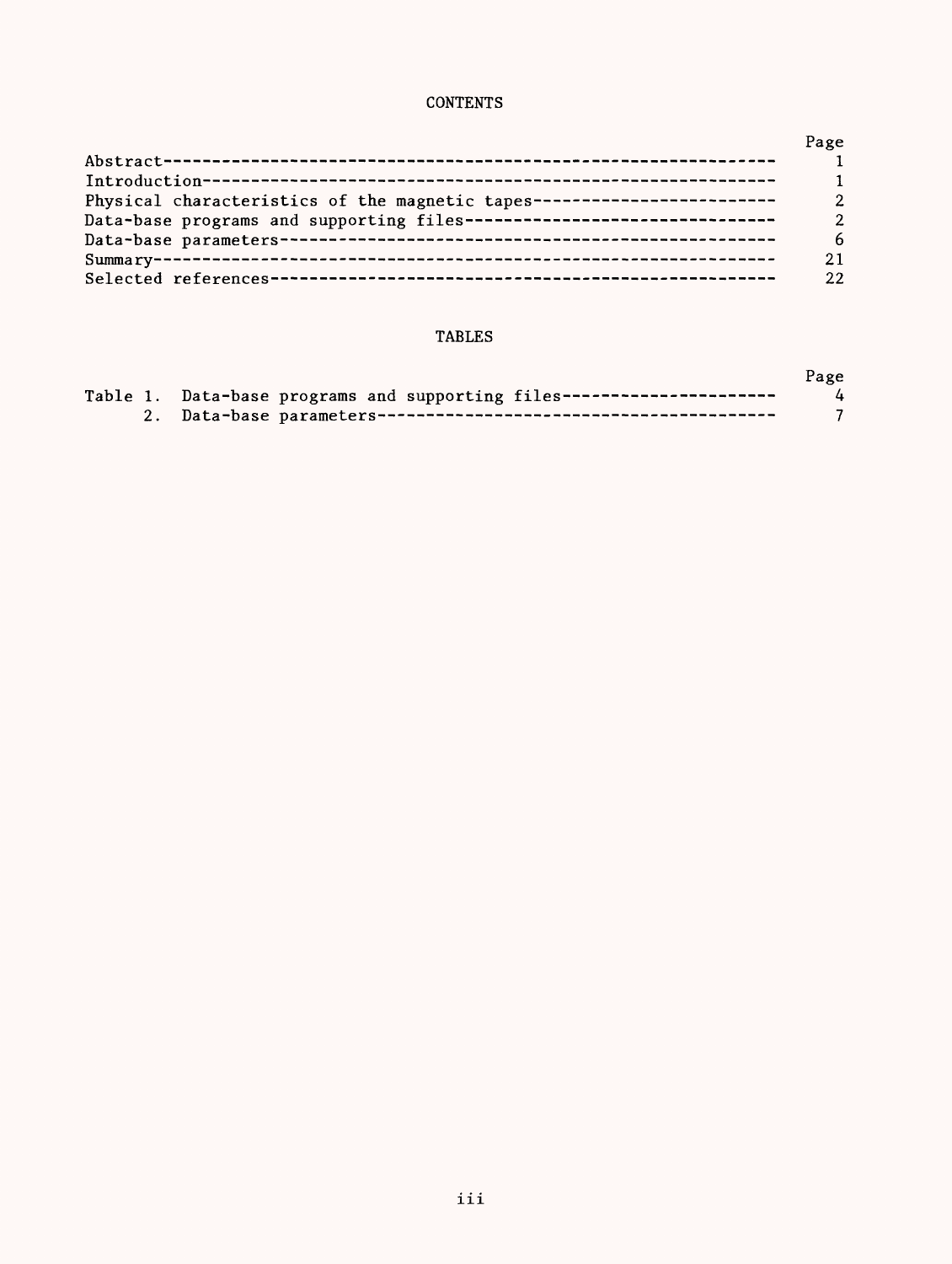## MACHINE-READABLE FILES DEVELOPED FOR THE HIGH PLAINS REGIONAL

AQUIFER-SYSTEM ANALYSIS IN PARTS OF COLORADO, KANSAS,

NEBRASKA, NEW MEXICO, OKLAHOMA, SOUTH DAKOTA,

TEXAS, AND WYOMING

By Carmelo F. Ferrigno

## ABSTRACT

This report describes the machine-readable files developed for the High Plains Regional Aquifer-System Analysis project that are stored on two magnetic tapes and are available from the U.S. Geological Survey. The first tape contains computer programs that were used to prepare, store, retrieve, organize, and preserve the areal interpretive data collected by the project staff. The second tape contains 134 data files that can be divided into five general classes: (1) Aquifer-geometry data, (2) aquifer and water characteristics, (3) water levels, (4) climatological data, and (5) land- and water-use data.

## INTRODUCTION

The machine-readable files described in this report were assembled as part of the High Plains Regional Aquifer-System Analysis (RASA) project and include computer programs and geohydrologic data. The computer programs were used to manage the data which in turn were used to generate various reports (see "Selected References"), hydrologic analyses, and aquifer simulations. This report provides a description of the characteristics and contents of two magnetic tapes--the computer software tape and the data tape.

The computer software tape consists of 29 files of programs and supporting files that were used to prepare, store, retrieve, organize, and preserve the data collected and compiled by the High Plains RASA project. Each computer program was placed in a separate file; the supporting files were combined into related groups. These programs are described and documented in two reports (Luckey and Ferrigno, 1982; Ferrigno, 1986).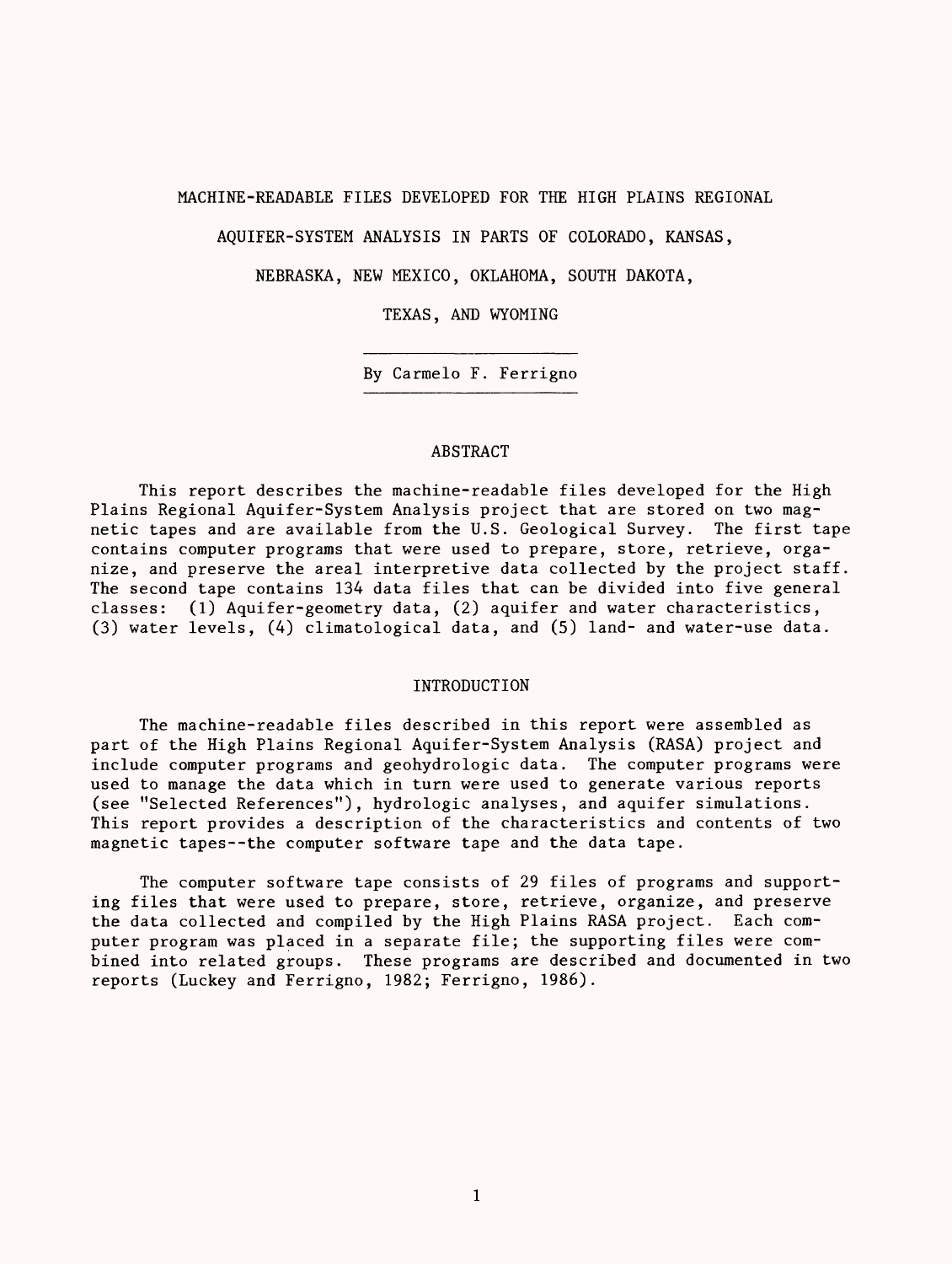The data tape consists of 134 files that can be divided into five general classes: (1) Aquifer-geometry data, (2) aquifer and water characteristics, (3) water levels, (4) climatological data, and (5) land- and water-use data. A description of these classes of data can be found in the report by Luckey and Ferrigno (1982). These data were stored in a data base that was managed using a commercial data-base management system (DBMS) called System  $2000<sup>1</sup>$ .

The magnetic tapes are stored at the U.S. Geological Survey's National Computer Center, Reston, Va.; additional information and copies of individual files or tapes may be obtained from: Office of the Chief Hydrologist, Water Resources Division, U.S. Geological Survey, Mail Stop 409, National Center, 12201 Sunrise Valley Drive, Reston, VA 22092.

## PHYSICAL CHARACTERISTICS OF THE MAGNETIC TAPES

The physical characteristics of the magnetic tapes were chosen to make the tapes compatible with a wide variety of computer systems. For example, the density and block-size values are small so that the tapes can be read using a minicomputer or a microcomputer.

The magnetic tapes have the following physical characteristics:

Tracks: 9 Density: 1600 BPI (bits per inch) Labels: None Record Length (Fixed): 80 bytes  $2,000$  bytes Code: ASCII.

The magnetic tapes were generated on an Amdahl 470V/7 computer located at the U.S. Geological Survey's National Computer Center in Reston, Va. Each computer program, supporting file, or data file was initially stored as a sequential file or member of a partitioned-data set on a disk-storage device. The files were copied to a magnetic tape using an IBM utility program called IEBGENER.

## DATA-BASE PROGRAMS AND SUPPORTING FILES

The machine-readable files that are stored on magnetic-tape number 220452 can be divided into four categories: (1) Source code for computer programs, (2) IBM Job Control Language (JCL) for executing the programs, (3) files containing variable declarations used by some of the computer programs, and (4) miscellaneous information. Listed in table 1 are the files in the order in which they were stored on the magnetic tape.

<sup>&</sup>lt;sup>1</sup>The use of brand names in this report is for identification purposes only and does not constitute endorsement by the U.S. Geological Survey.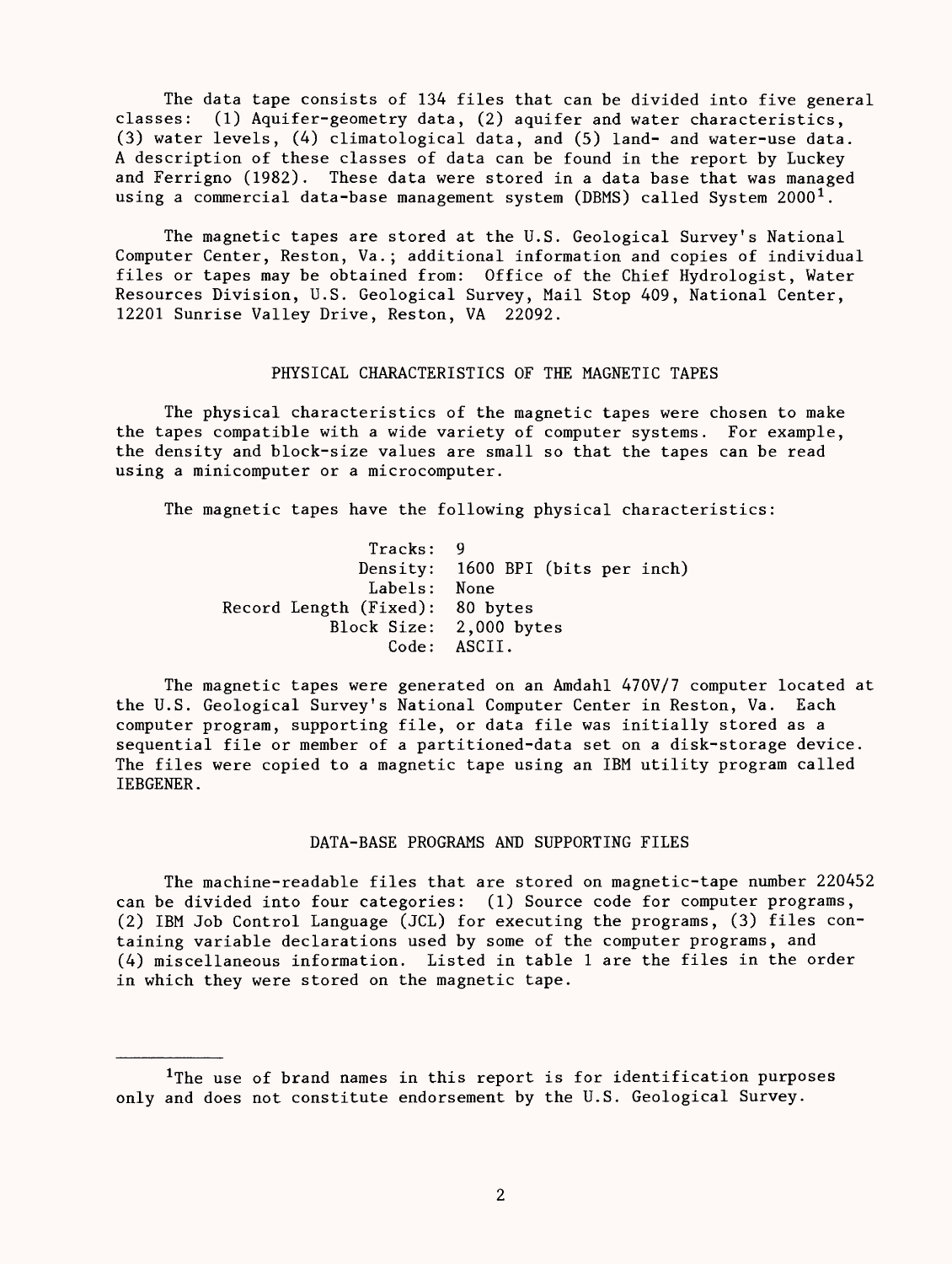The computer programs (files 1 through 23 in table 1) can be divided into three categories: (1) Data-preparation programs, (2) programs that interact with the data base and the DBMS, and (3) data-application programs. These programs were written in either Fortran IV or PL/1. A detailed description of the programs can be found in two reports published by the High Plains RASA project (Luckey and Ferrigno, 1982; Ferrigno, 1986).

Files 1 through 5 on magnetic-tape number 220452 contain the datapreparation programs. All of these programs were written in Fortran IV. These programs were part of an automated procedure that was used to generate some of the data for the High Plains RASA project. The source materials for the data usually were geohydrologic maps. The output from the last datapreparation program (file 5 in table 1) consists of data sets in the format needed for loading into the data base.

Files 6 through 16 on magnetic-tape number 220452 contain the programs that interact with the data base and the DBMS. These programs were linked to System 2000 (the DBMS) by means of subroutines provided by the developers of System 2000. The Edit and Retrieval Programs (files 6, 9, and 10 in table 1) were written in Fortran IV. All other programs in this group (files 7, 8, and 11 through 16 in table 1) were written in PL/1. The programs in files 6 through 16 perform functions such as loading, retrieving, and updating data stored in the data base.

Files 17 through 23 on magnetic-tape number 220452 contain the programs that use data retrieved from the data base. All of these programs were written in PL/1. Among other functions, these programs can be used for mathematical manipulations and graphical display of data. The Graphics Program uses two computer programs produced by Calcomp Computer Products, Inc.

Files 24 through 26 on magnetic-tape number 220452 contain the procedures, written in IBM JCL, to execute the computer programs. These procedures were written to be used on the Amdahl 470V/7 computer in Reston, Va., and make reference to files that are stored on a 3350-type disk-storage device. File 24 contains the procedures for executing the data-preparation programs. File 25 contains the procedures for executing the programs that access the data base and the DBMS. File 26 contains the procedures for executing the data-application programs. Files 27 and 28 on magnetic-tape number 220452 contain the variable declarations needed to link the programs in files 6 through 16 with the System 2000 DBMS.

File 29 on magnetic-tape number 220452 contains the following miscellaneous information: (1) A list of parameter names, (2) the data-base definition in the form required by System 2000, (3) the list of error messages used by the Edit and Retrieval Programs, and (4) several short files containing information needed by the IBM procedures for the programs that access the data base and the DBMS. Most of the information in this file would be needed only if the data were to be stored in a data base managed by the System 2000 DBMS.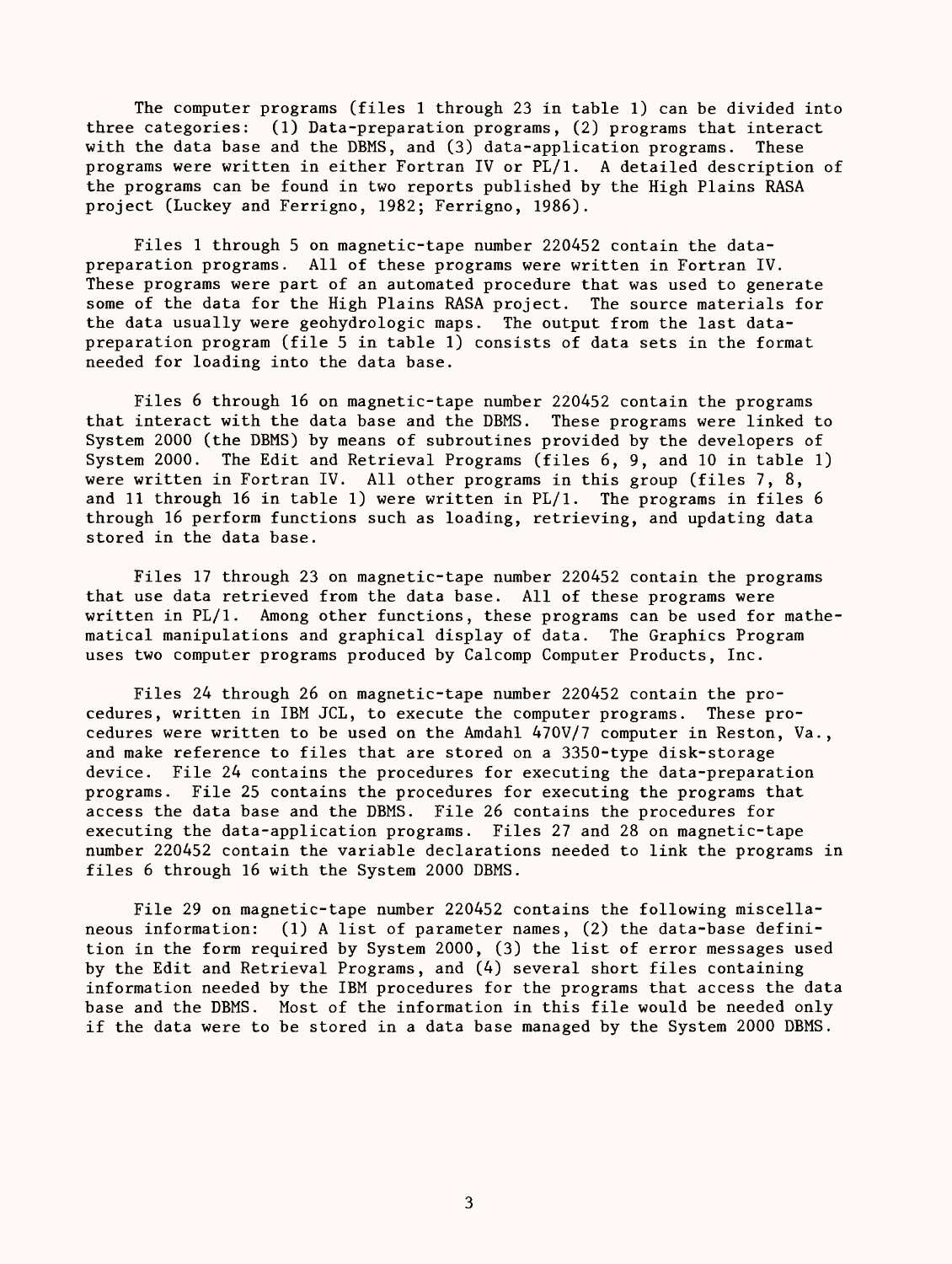| File<br>number | Contents and documentation                                                              |
|----------------|-----------------------------------------------------------------------------------------|
| $\mathbf{1}$   | Digitizer Data-Conversion Program; documented in Luckey and<br>Ferrigno (1982, p. 33).  |
| $\overline{2}$ | First Data-Gridding Program; documented in Luckey and Ferrigno<br>(1982, p. 37).        |
| 3              | Second Data-Gridding Program; documented in Luckey and Ferrigno<br>(1982, p. 40).       |
| 4              | Boundary-Matrix Generation Program; documented in Luckey and<br>Ferrigno (1982, p. 43). |
| 5              | Excess Data-Elimination Program; documented in Luckey and<br>Ferrigno (1982, p. 45).    |
| 6              | Edit Program; documented in Luckey and Ferrigno (1982, p. 48).                          |
| $\overline{7}$ | Load Program; documented in Luckey and Ferrigno (1982, p. 54).                          |
| 8              | Load Program subroutines.                                                               |
| 9              | Retrieval Program; documented in Luckey and Ferrigno (1982,<br>$p.61$ .                 |
| 10             | Retrieval Program subroutines.                                                          |
| 11             | Instant-Update Program; documented in Luckey and Ferrigno (1982,<br>$p.66$ .            |
| 12             | Instant-Update Program subroutines.                                                     |
| 13             | Move Program; documented in Luckey and Ferrigno (1982, p. 77).                          |
| 14             | Statistics Program; documented in Luckey and Ferrigno (1982,<br>$p. 80$ .               |
| 15             | General-Update Program; similar program documented in Ferrigno<br>(1986, p. 45).        |
| 16             | Reload Program; similar program documented in Ferrigno (1986,<br>$p.65$ .               |
| 17             | Data-Transformation Program; documented in Luckey and Ferrigno<br>(1982, p. 83).        |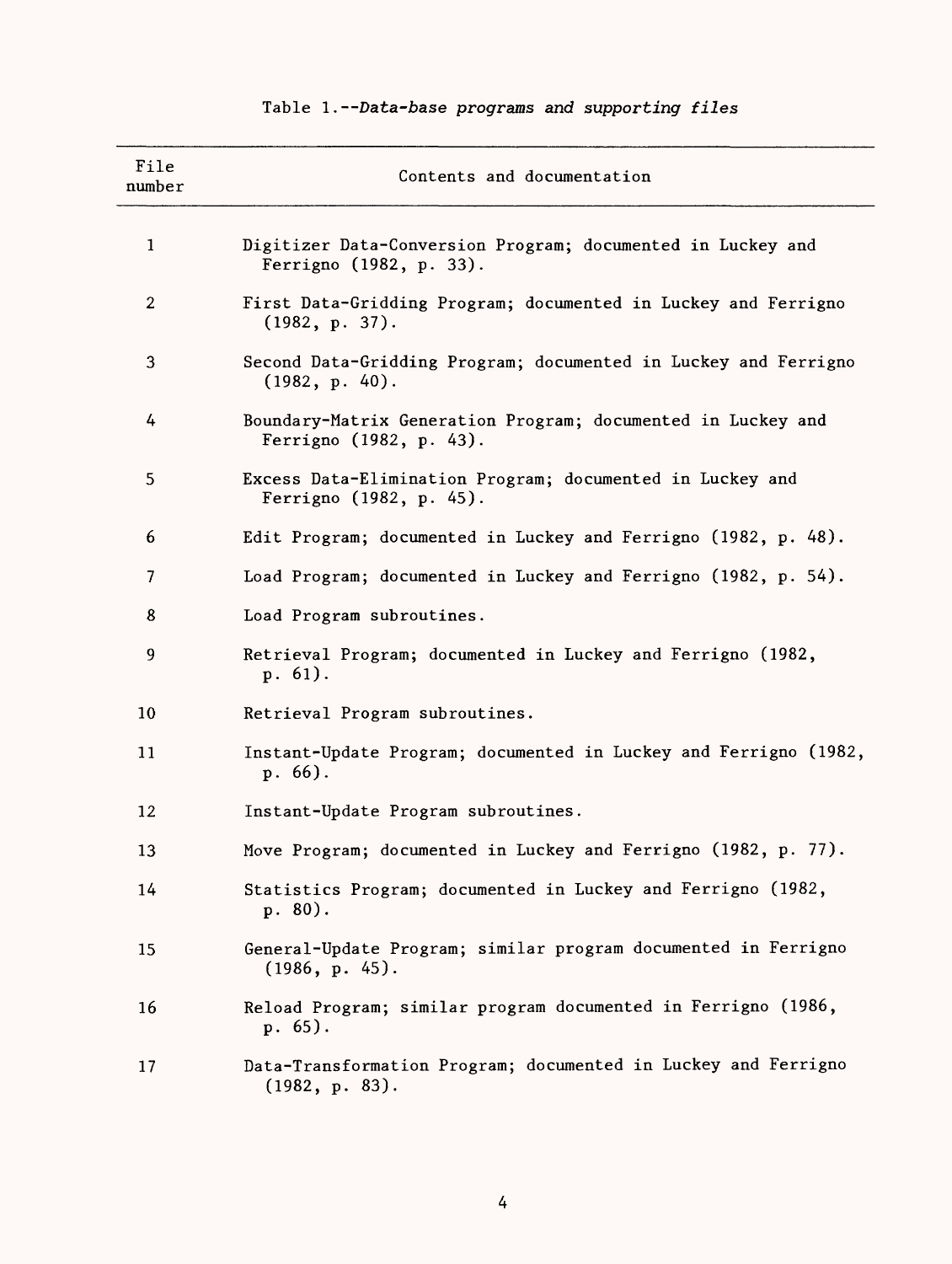| File<br>number | Contents and documentation                                                                                                                          |
|----------------|-----------------------------------------------------------------------------------------------------------------------------------------------------|
| 18             | Data-Transformation Program subroutines.                                                                                                            |
| 19             | Interpolation Program; documented in Luckey and Ferrigno (1982,<br>p. 83).                                                                          |
| 20             | Data-Manipulation Program; documented in Luckey and Ferrigno<br>(1982, p. 93).                                                                      |
| 21             | Data-Manipulation Program--version 2; similar program documented<br>in Ferrigno (1986, p. 77).                                                      |
| 22             | Graphics Program; documented in Luckey and Ferrigno (1982, p. 97).                                                                                  |
| 23             | Graphics Program subroutines and supporting programs.                                                                                               |
| 24             | IBM procedures for data-preparation programs; documented in<br>Luckey and Ferrigno (1982).                                                          |
| 25             | IBM procedures for programs that access the data base and the<br>data-base management system; documented in Luckey and Ferrigno<br>$(1982)$ .       |
| 26             | IBM procedures for data-application programs; documented in<br>Luckey and Ferrigno (1982).                                                          |
| 27             | Variable declarations for Fortran programs that access the data<br>base and the data-base management system; discussed in this<br>report on page 3. |
| 28             | Variable declarations for PL/1 programs that access the data base<br>and the data-base management system; discussed in this report<br>on page 3.    |
| 29             | Miscellanea; discussed in this report on page 3.                                                                                                    |

# Table 1.--Data-base programs and supporting files--Continued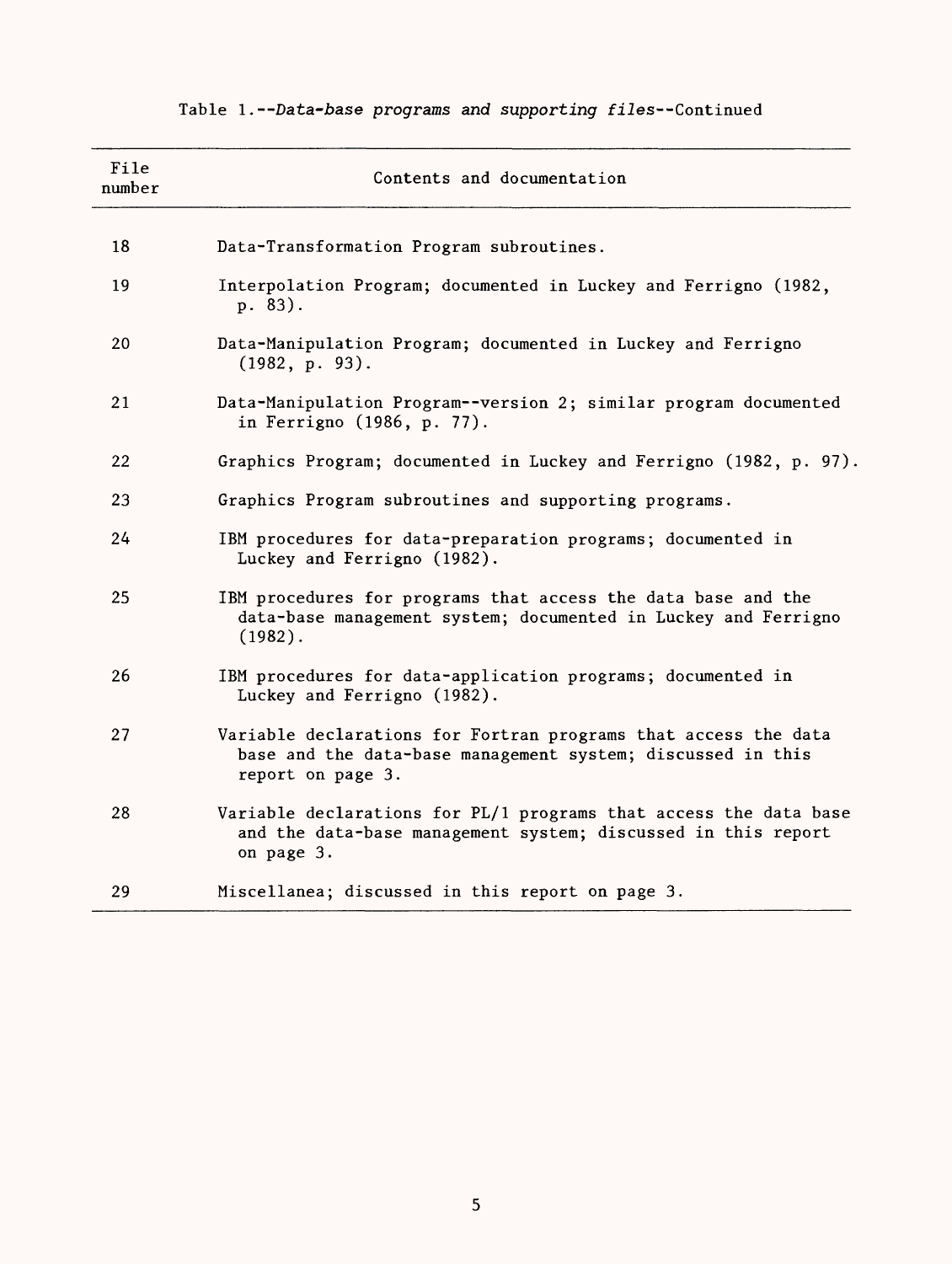#### DATA-BASE PARAMETERS

Listed in table 2 are the contents of magnetic-tape number 220451. This magnetic tape contains a sequential version of the data originally stored in the data base.

The second column of table 2 contains the study unit. The study unit identifies the geographic area that is covered by the parameter. The study unit has three possible values: (1) HIPLAINS indicates that the data cover the entire High Plains aquifer; (2) NEBRASKA indicates that the data cover Chase, Dundy, and Perkins Counties in Nebraska; and (3) TEXAS indicates that the data cover Castro and Parmer Counties in Texas.

The fourth column of table 2 is the density at which the data were stored in the data base. The possible values are 1 through 4. A density of 1 indicates one value for each 3-degree latitude-longitude block that was partially or completely within the area defined by the study unit. A density of 2 indicates one value for each 1-degree latitude-longitude block that was partially or completely within the area defined by the study unit. A density of 3 indicates one value for each 10-minute latitude-longitude block that was partially or completely within the area defined by the study unit. The most detailed data were stored at density 4. A density of 4 indicates one value for each 1-minute latitude-longitude block that was partially or completely within the area defined by the study unit. A further discussion of the density concept can be found in Luckey and Ferrigno (1982).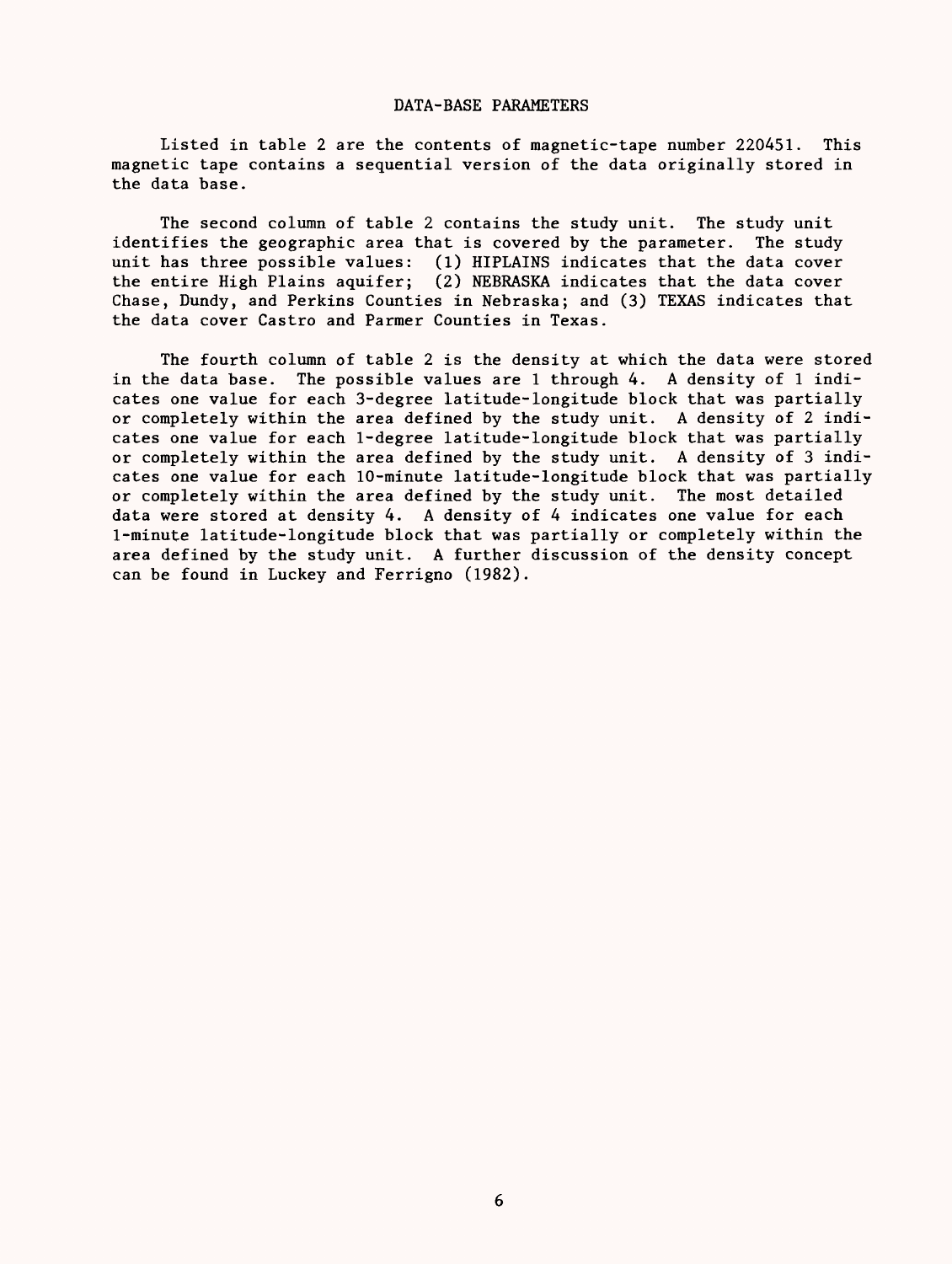|                 |                 |                                        |                      |                        |                           | [MSL = mean sea level; Mg/L = milligrams per liter; URNRD = Upper Republican Natural Resources District;<br>Gal/day/ft = gallons per day per foot; HPUWCD = High Plains Underground Water Conservation District) |
|-----------------|-----------------|----------------------------------------|----------------------|------------------------|---------------------------|------------------------------------------------------------------------------------------------------------------------------------------------------------------------------------------------------------------|
| number<br>File  | Study<br>unit   | Parameter name                         | Density              | points<br>Number<br>٣, | measurement<br>Units<br>đ | Description                                                                                                                                                                                                      |
|                 | <b>HIPLAINS</b> | ANNUAL LAKE EVAPORATION                | $\mathbf{\tilde{c}}$ | 77                     | Inches                    | Data from U.S. Department of Commerce (1977, p. 63).                                                                                                                                                             |
| ٩               | <b>HIPLAINS</b> | ANNUAL NORMAL PRECIPITATION            | ત્ર                  | 77                     | Inches                    | Data from U.S. Department of Commerce (1977, p. 43).                                                                                                                                                             |
| m               | <b>HIPLAINS</b> | TUDE<br>BASE OF AQUIFER - AITI         | ۰î                   | 166,639                | Feet                      | Altitude above MSL; from Weeks and Gutentag (1981).                                                                                                                                                              |
| ∢               | <b>HIPLAINS</b> | BASE OF AQUIFER - GEOLOGY              | m                    | 2,001                  | Coded                     | Codes explained in file remarks records; data from<br>Weeks and Gutentag (1981).                                                                                                                                 |
| 5               | <b>HIPLAINS</b> | <b>BOUNDARY</b>                        | -2                   | 518,400                | Coded                     | Codes explained in file remarks records.                                                                                                                                                                         |
| ৽               | <b>HIPLAINS</b> | CROP REQUIREMENT - ALFALFA             |                      | 77                     | Inches                    | Irrigation demand for normal climatic year; from<br>Heimes and Luckey (1982, table 3).                                                                                                                           |
|                 | <b>HIPLAINS</b> | CROP REQUIREMENT - CORN                | ىم                   | 77                     | Inches                    | 。<br>8                                                                                                                                                                                                           |
| $\infty$        | <b>HIPLAINS</b> | CROP REQUIREMENT - COTTON              | ∾                    | 77                     | Inches                    | ġ.                                                                                                                                                                                                               |
| ۰               | <b>HIPLAINS</b> | <b>BEANS</b><br>CROP REQUIREMENT - DRY | ત્ર                  | 77                     | Inches                    | ġ.                                                                                                                                                                                                               |
| $\overline{a}$  | <b>HIPLAINS</b> | CROP REQUIREMENT - SORGHUM             | ى                    | 77                     | Inches                    | ġ.                                                                                                                                                                                                               |
| $\mathbf{r}$    | <b>HIPLAINS</b> | CROP REQUIREMENT - SOYBEANS            | ٩                    | 77                     | Inches                    | ρ.                                                                                                                                                                                                               |
| $\overline{12}$ | <b>HIPLAINS</b> | CROP REQUIREMENT - SUGAR BEETS         | $\mathbf{\tilde{c}}$ | 77                     | Inches                    | å.                                                                                                                                                                                                               |
| $\overline{a}$  | <b>HIPLAINS</b> | CROP REQUIREMENT - WHEAT               | ٩                    | $\overline{7}$         | Inches                    | ġ.                                                                                                                                                                                                               |

Table 2.--Data-base parameters Table 2. Data-base parameters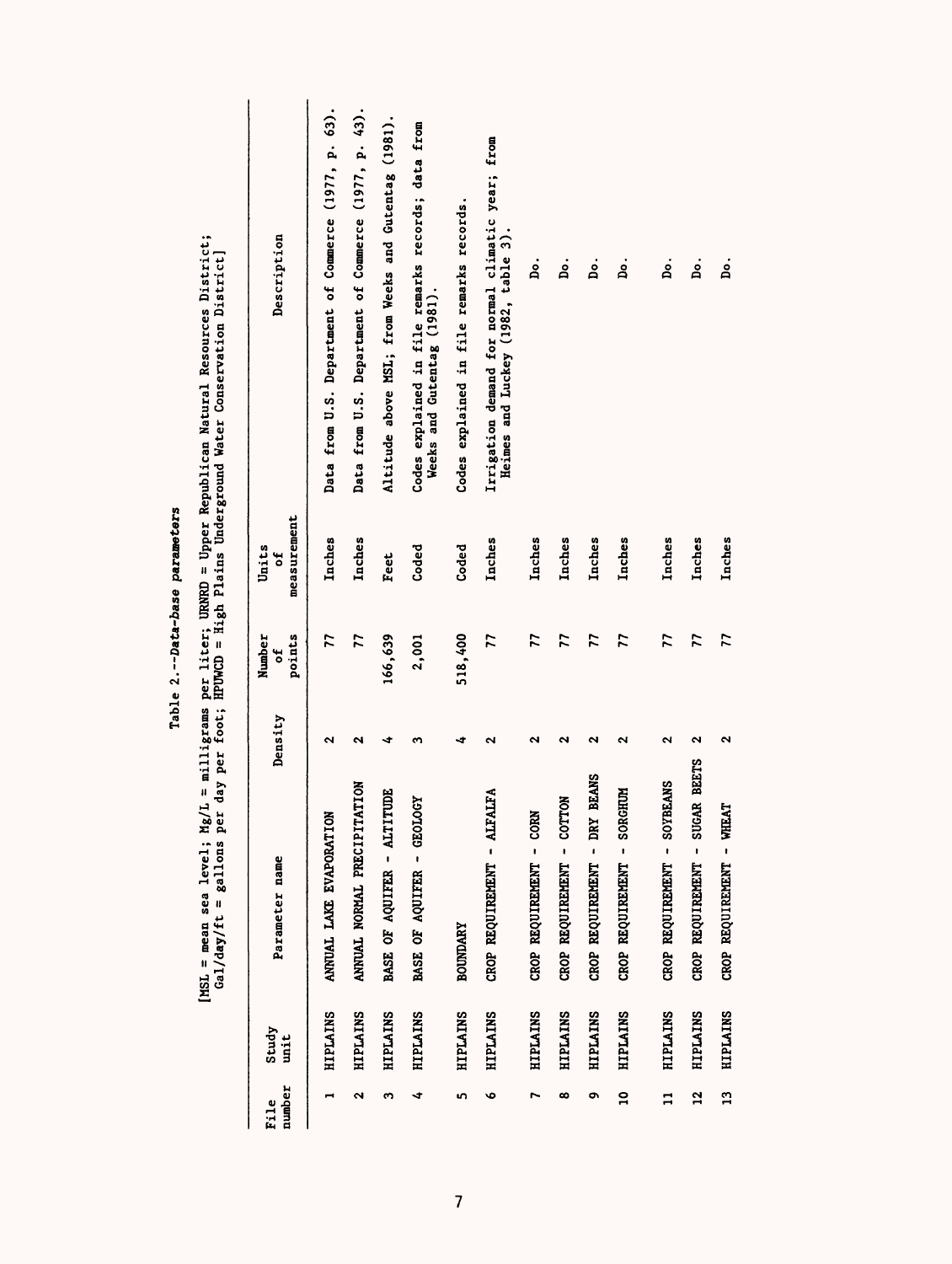| number<br>File  | Study<br>unit   | Parameter name                                  | Density | points<br>Number<br>ម | measurement<br>Units<br>벙 | Description                                                                                        |
|-----------------|-----------------|-------------------------------------------------|---------|-----------------------|---------------------------|----------------------------------------------------------------------------------------------------|
| $\frac{1}{4}$   | HIPLAINS        | DISSOLVED SOLIDS                                | ო       | 2,001                 | Mg/L                      | Concentration in ground water; from Krothe and others<br>(1982)                                    |
| $\frac{15}{2}$  | <b>HIPLAINS</b> | DRYLAND - 1978 - LANDSAT                        | ∢       | 174,871               | Percent                   | Percent of area in dryland crops determined from<br>Landsat imagery; see Thelin and Heimes (1986). |
| $\frac{8}{1}$   | <b>HIPLAINS</b> | HYDRAULIC CONDUCTIVITY                          | m       | 1,781                 | Feet/day                  | See Gutentag and others (1984, fig. 10).                                                           |
| $\overline{17}$ | <b>HIPLAINS</b> | CENSUS<br>IRRIGATED LAND - 1949                 | ო       | 1,781                 | Acres                     | Data from U.S. Department of Commerce (1949-78); see<br>Gutentag and others (1984, figs. 18-20).   |
| $\frac{8}{2}$   | <b>HIPLAINS</b> | CENSUS<br>٠<br>IRRIGATED LAND - 1954            | ო       | 1,781                 | Acres                     | .<br>B                                                                                             |
| $\frac{9}{1}$   | HIPLAINS        | CENSUS<br>ı<br>IRRIGATED LAND - 1959            | ო       | 1,781                 | Acres                     | ρ.                                                                                                 |
| 20              | HIPLAINS        | CENSUS<br>$\mathbf{I}$<br>IRRIGATED LAND - 1964 | ω       | 1,781                 | Acres                     | å.                                                                                                 |
| $\overline{a}$  | HIPLAINS        | CENSUS<br>$\mathbf{I}$<br>IRRIGATED LAND - 1969 | ო       | 1,781                 | Acres                     | .oq                                                                                                |
| 22              | HIPLAINS        | CENSUS<br>,<br>1974<br>IRRIGATED LAND -         | m       | 1,781                 | Acres                     | ρ.                                                                                                 |
| $\overline{23}$ | HIPLAINS        | CENSUS<br>,<br>1978<br>IRRIGATED LAND -         | S       | 1,781                 | Acres                     | .<br>A                                                                                             |
| 24              | <b>HIPLAINS</b> | TANDSAT<br>IRRIGATED LAND - 1978                | ∢       | 174,871               | Percent                   | Percent of area irrigated determined from Landsat<br>imagery; see Thelin and Heimes (1986).        |
| 25              | <b>HIPLAINS</b> | <b>TANDSAT</b><br>IRRIGATED LAND - 1980         | ∢       | 168,623               | Percent                   | ġ.                                                                                                 |
| 26              | <b>HIPLAINS</b> | IRRIGATION DEMAND - 1949                        | ო       | 1,781                 | Inches                    | Composite irrigation demand for all crops; from Heimes<br>and Luckey (1982, table 4).              |
| 27              | <b>HIPLAINS</b> | IRRIGATION DEMAND - 1954                        | S       | 1,781                 | Inches                    | .<br>۵                                                                                             |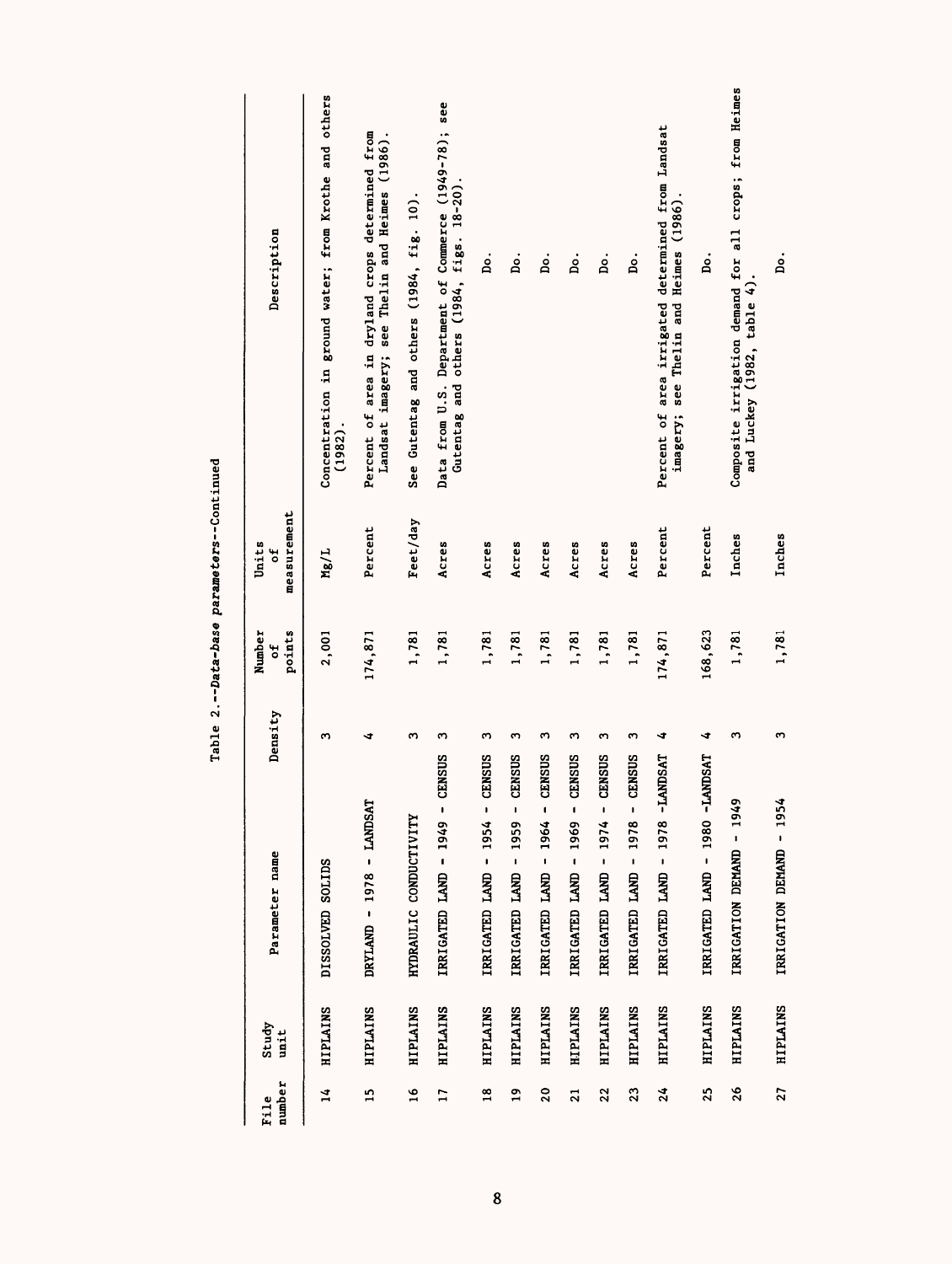| number<br>File  | Study<br>unit   | Parameter name                           | Density | points<br>Number<br>t | measurement<br>Units<br>٣p | Description                                                                                    |
|-----------------|-----------------|------------------------------------------|---------|-----------------------|----------------------------|------------------------------------------------------------------------------------------------|
| $\frac{28}{2}$  | <b>HIPLAINS</b> | ۰<br>IRRIGATION DEMAND - 195             | ო       | 1,781                 | Inches                     | Composite irrigation demand for all crops; from Heimes<br>and Luckey (1982, table 4).          |
| 29              | <b>HIPLAINS</b> | IRRIGATION DEMAND - 1964                 | ω       | 1,781                 | Inches                     | .<br>Bo                                                                                        |
| $\overline{30}$ | HIPLAINS        | IRRIGATION DEMAND - 1969                 | ო       | 1,781                 | Inches                     | ρ.                                                                                             |
| 31              | <b>HIPLAINS</b> | IRRIGATION DEMAND - 1974                 | ო       | 1,781                 | Inches                     | å.                                                                                             |
| 32              | HIPLAINS        | LAND SURFACE                             | ო       | 1,781                 | Feet                       | Altitude above MSL; see file remarks records.                                                  |
| 33              | HIPLAINS        | RANGELAND - 1978 - LANDSAT               | ∢       | 174,871               | Percent                    | Percent of area in rangeland determined from Landsat<br>imagery; see Thelin and Heimes (1986). |
| 34              | HIPLAINS        | <b>CENSUS</b><br>$S.W.$ IRR. LAND - 1959 | ო       | 1,781                 | Acres                      | Area irrigated by surface water; from U.S. Department<br>of Commerce (1949-78).                |
| 35              | HIPLAINS        | SODIUM CONCENTRATION                     | 3       | 2,001                 | Mg/L                       | Concentration in ground water; from Krothe and others<br>$(1982)$ .                            |
| 36              | <b>HIPLAINS</b> | SOIL TYPE                                | m       | 1,781                 | Coded                      | Codes explained in file remarks records; see Gutentag<br>and others (1984, fig. 14).           |
| 37              | <b>HIPLAINS</b> | SPECIFIC YIELD                           | 3       | 1,781                 | Percent                    | Estimated from drillers' logs; see Gutentag and others<br>(1984, fig. 11).                     |
| 38              | <b>HIPLAINS</b> | WATER TABLE - PRED                       | ∢       | 166,639               | Feet                       | Altitude above MSL, predevelopment; see Gutentag and<br>others (1984, fig. 12)                 |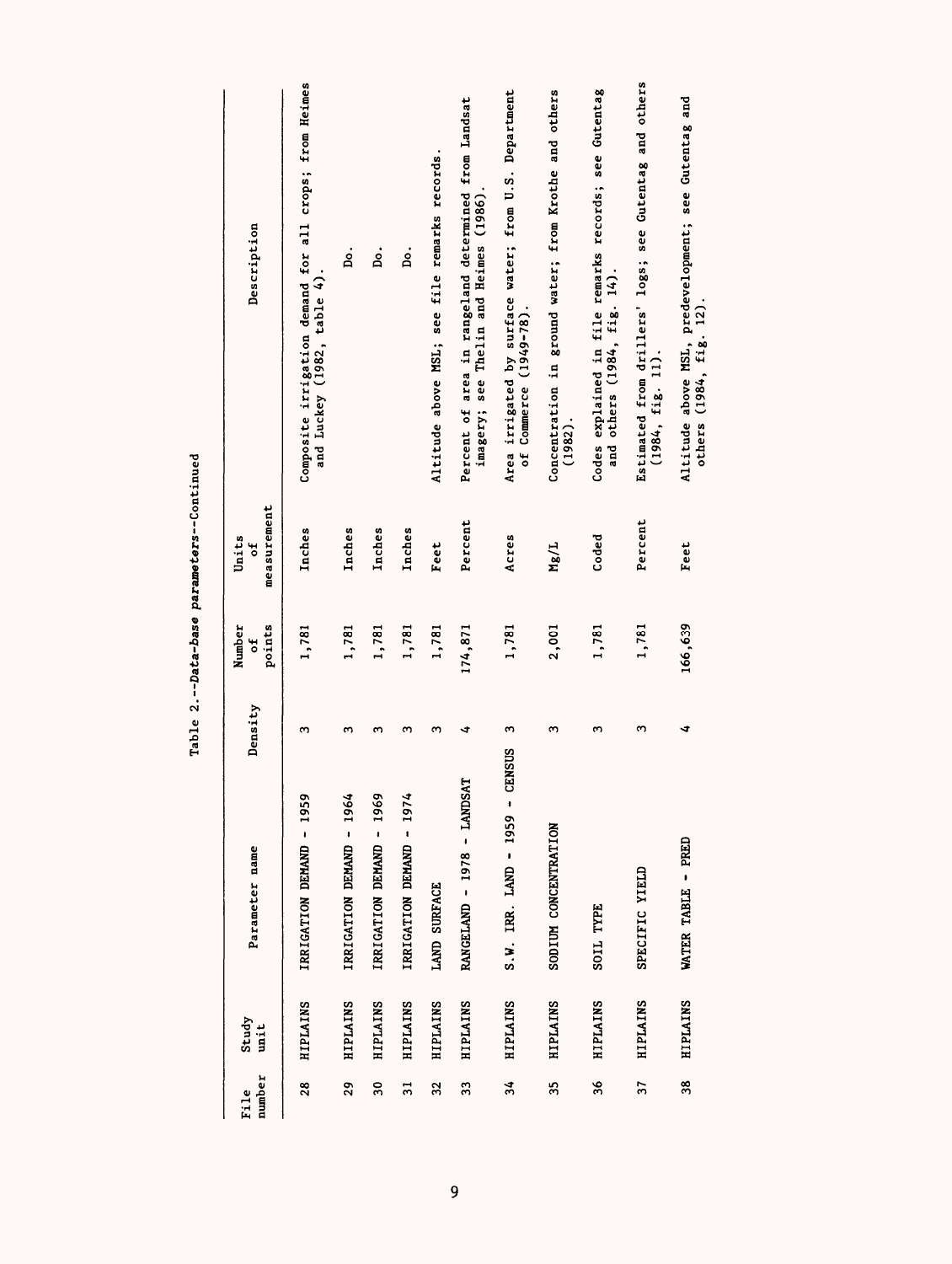| number<br>File | Study<br>unit   | Parameter name        | Density | points<br>Number<br>۴, | measurement<br>Units<br>៵ | Description                                                     |
|----------------|-----------------|-----------------------|---------|------------------------|---------------------------|-----------------------------------------------------------------|
| 39             | <b>HIPLAINS</b> | WATER TABLE - 1960    | ∢       | 166,639                | Feet                      | Altitude above MSL; see file remarks records.                   |
| $\overline{6}$ | HIPLAINS        | WATER TABLE - 1965    | ෑ       | 166,639                | Feet                      | ρ.                                                              |
| $\overline{4}$ | HIPLAINS        | WATER TABLE - 1970    | ∢       | 166,639                | Feet                      | ρ.                                                              |
| 42             | <b>HIPLAINS</b> | WATER TABLE - 1975    | ↵       | 166,639                | Feet                      | ρ.                                                              |
| $\ddot{ }$     | <b>HIPLAINS</b> | 1978<br>WATER TABLE - | ო       | 1,781                  | Feet                      | Altitude above MSL; see Gutentag and Weeks (1980).              |
| 44             | <b>HIPLAINS</b> | WATER TABLE - 1980    | ∢       | 166,639                | <b>Feet</b>               | Altitude above MSL; see Gutentag and others (1984,<br>fig. $8)$ |
| 45             | NEBRASKA        | IRR. LAND-1978-NRD    | ∢       | 2,691                  | Acres                     | Irrigated acreage reported by URNRD.                            |
| $\frac{3}{2}$  | NEBRASKA        | IRR. LAND-1979-NRD    | ∢       | 2,691                  | Acres                     | ġ                                                               |
| 14             | NEBRASKA        | IRR. LAND-1980-NRD    | ∢       | 2,691                  | Acres                     | å.                                                              |
| 48             | NEBRASKA        | TRR. LAND-1981-NRD    | ∢       | 2,691                  | Acres                     | ρ.                                                              |
| $\ddot{6}$     | NEBRASKA        | IRR. LAND-1982-NRD    | ∢       | 2,691                  | Acres                     | ρ.                                                              |
| SO             | NEBRASKA        | IRR. LAND-1983-NRD    | ∢       | 2,691                  | Acres                     | ρ.                                                              |
| 51             | NEBRASKA        | IRR. LAND-1984-NRD    | ∢       | 2,691                  | Acres                     | ρ.                                                              |
| $\overline{5}$ | NEBRASKA        | <b>BOUNDARY</b>       | ∢       | 7,200                  | Coded                     | Zero, outside study area; one, inside study area.               |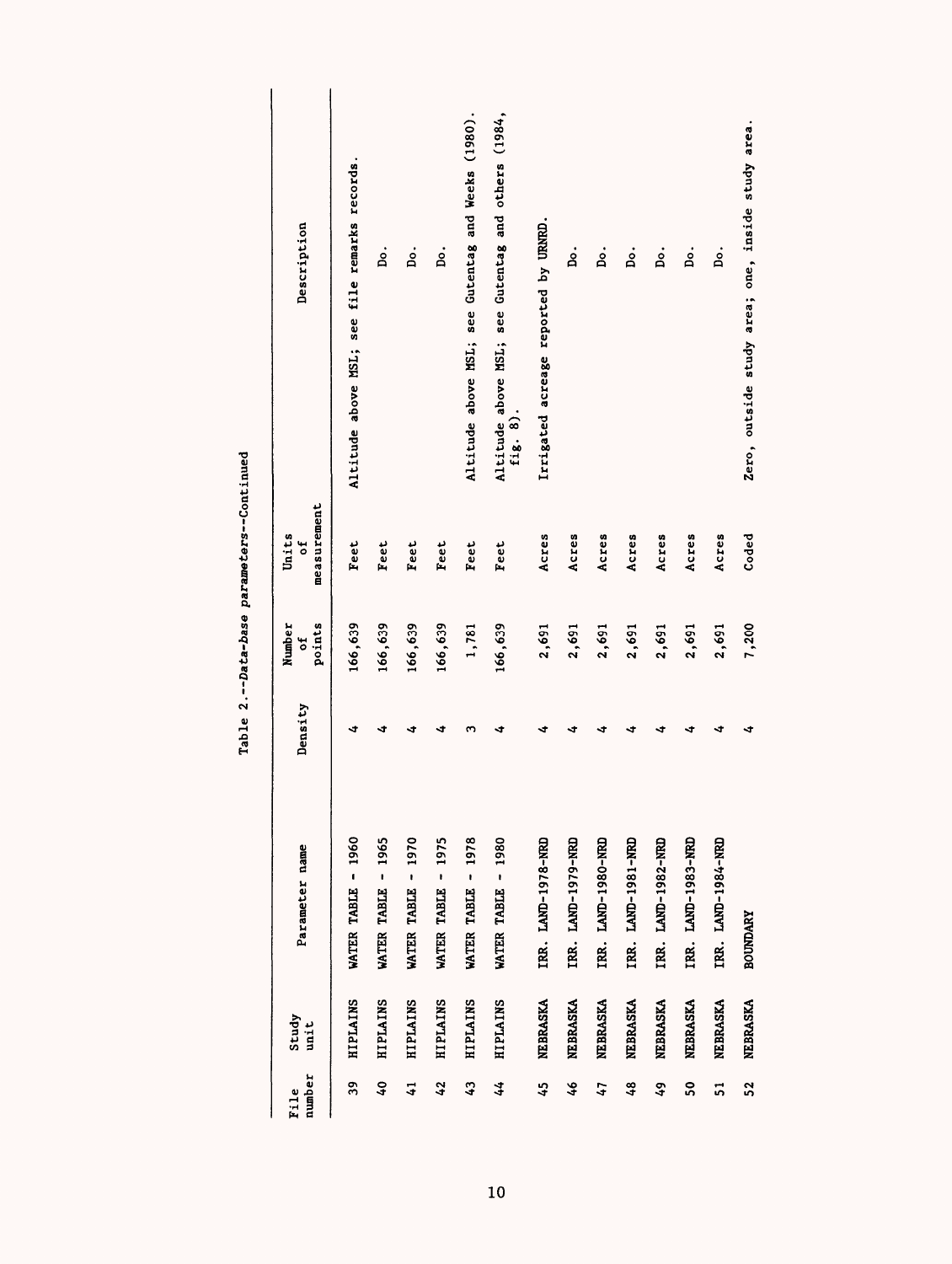| number<br>File | Study<br>unit   | Parameter name                    | Density | points<br>Number<br>đ | measurement<br>Units<br>ã | Description                                                          |
|----------------|-----------------|-----------------------------------|---------|-----------------------|---------------------------|----------------------------------------------------------------------|
| S3             | NEBRASKA        | DRYLAND-1974-LANDSAT-SUMMER       | ∢       | 2,676                 | Percent                   | Percent of area in dryland crops determined from<br>Landsat imagery. |
| 34             | <b>NEBRASKA</b> | DRYLAND-1976-LANDSAT-SUMMER       | ₹       | 2,608                 | Percent                   | ġ.                                                                   |
| SS,            | <b>NEBRASKA</b> | DRYLAND-1978-LANDSAT-SUMMER       | ∢       | 2,643                 | Percent                   | .<br>Bo                                                              |
| \$6            | NEBRASKA        | DRYLAND-1980-LANDSAT-SUMMER       | 4       | 2,691                 | Percent                   | ρ.                                                                   |
| 57             | <b>NEBRASKA</b> | DRYLAND-1983-LANDSAT-SUMMER       | ÷       | 2,684                 | Percent                   | Ь.                                                                   |
| \$8            | NEBRASKA        | IRR. LAND-1974-LANDSAT-SUMMER     | ÷       | 2,691                 | Percent                   | Percent of area irrigated determined from Landsat<br>imagery.        |
| 53             | <b>NEBRASKA</b> | IRR. LAND-1976-LANDSAT-SUMMER     | ෑ       | 2,691                 | Percent                   | .<br>Bo.                                                             |
| SO             | <b>NEBRASKA</b> | IRR. LAND-1978-LANDSAT-SUMMER     | ◅       | 2,691                 | Percent                   | .iq                                                                  |
| 5              | <b>NEBRASKA</b> | -SUMMER<br>IRR. LAND-1980-LANDSAT | ∢       | 2,691                 | Percent                   | .od                                                                  |
| 62             | NEBRASKA        | IRR. LAND-1982-LANDSAT-SUMMER     | ෑ       | 2,690                 | Percent                   | .<br>B                                                               |
| G3             | <b>NEBRASKA</b> | -SUMMER<br>TRR. LAND-1983-LANDSAT | ෑ       | 2,691                 | Percent                   | ρ.                                                                   |
| 3              | NEBRASKA        | -SUMMER<br>IRR. LAND-1984-LANDSAT | ෑ       | 2,691                 | Percent                   | ρ.                                                                   |
| Ś,             | <b>NEBRASKA</b> | NON-IRRLND-1984-LANDSAT-SUMMER    | ◅       | 2,691                 | Percent                   | Percent of area not irrigated determined from Landsat<br>imagery     |
| 8              | NEBRASKA        | $1978 - ESTIMATION$<br>PUMPAGE -  | ∢       | 2,691                 | Acre-feet                 | Estimated from URNRD and Landsat data.                               |
| 57             | <b>NEBRASKA</b> | PUMPAGE - 1979 - ESTIMATED        | ব       | 2,691                 | Acre-feet                 | .<br>A                                                               |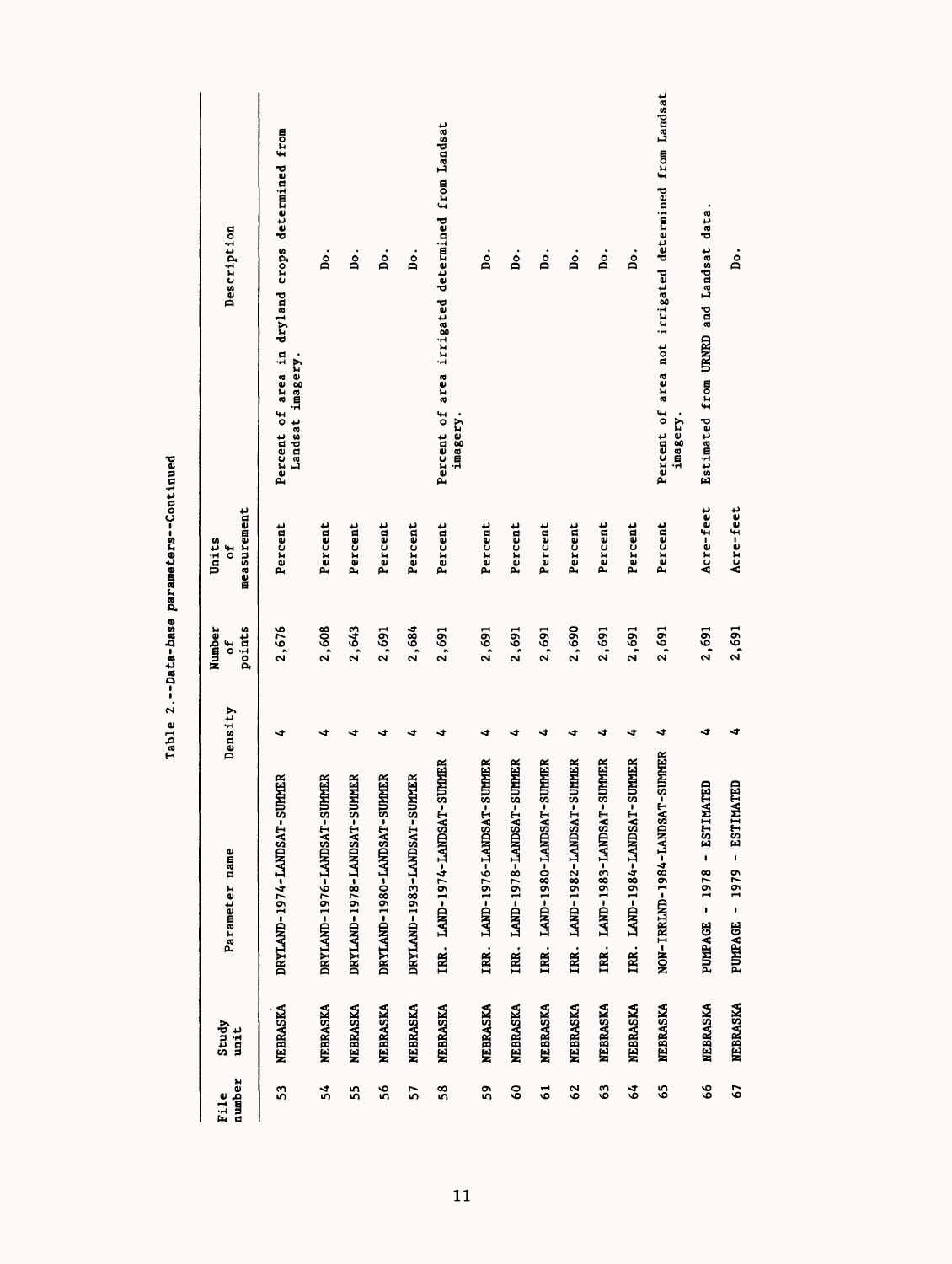| number<br>File | Study<br>unit   | Parameter name                                  | Density | points<br>Number<br>ă | measurement<br>Units<br>ō | Description                                                                                      |
|----------------|-----------------|-------------------------------------------------|---------|-----------------------|---------------------------|--------------------------------------------------------------------------------------------------|
| 68             | NEBRASKA        | LEN -<br><b>PUMPAGE - 1980</b>                  | ↵       | 2,691                 | Acre-feet                 | Determined from URNRD records.                                                                   |
| \$             | NEBRASKA        | PUMPAGE - 1981 - NRD                            | 4       | 2,691                 | Acre-feet                 | ġ.                                                                                               |
| 20             | NEBRASKA        | PUMPAGE - 1982 - NRD                            | ٠       | 2,691                 | Acre-feet                 | å                                                                                                |
| $\overline{1}$ | NEBRASKA        | PUMPAGE - 1983 - NRD                            | 4       | 2,691                 | Acre-feet                 | å.                                                                                               |
| 72             | NEBRASKA        | PUMPAGE - 1984 - NRD                            | ∢       | 2,691                 | Acre-feet                 | å.                                                                                               |
| 73             | NEBRASKA        | RANGELAND-1974-LANDSAT-SUMMER                   | ◅       | 2,676                 | Percent                   | Percent of area in rangeland determined from Landsat<br>imagery.                                 |
| 74             | <b>NEBRASKA</b> | RANGELAND-1976-LANDSAT-SUMMER                   | ◅       | 2,608                 | Percent                   | នំ                                                                                               |
| 75             | NEBRASKA        | RANGELAND-1978-LANDSAT-SUMMER                   | 4       | 2,643                 | Percent                   | å.                                                                                               |
| 76             | NEBRASKA        | RANGELAND-1980-LANDSAT-SUMMER                   | ෑ       | 2,691                 | Percent                   | p.                                                                                               |
| 77             | NEBRASKA        | RANGELAND-1983-LANDSAT-SUMMER                   | ∢       | 2,684                 | Percent                   | ρ.                                                                                               |
| 78             | NEBRASKA        | SOILS TYPE                                      | 4       | 2,691                 | Coded                     | Codes explained in file remarks records; see U.S.<br>Department of Agriculture and others (1978) |
| 79             | NEBRASKA        | SPECIFIC YIELD                                  | 4       | 2,691                 | Percent                   | Estimated from drillers' logs.                                                                   |
| 80             | NEBRASKA        | WATER-LEVEL CHANGE, 1975-83                     | ↵       | 2,691                 | <b>Teet</b>               | Water-level change, spring 1975 to spring 1984, from<br>observation wells.                       |
| 81             | <b>TEXAS</b>    | $-1980$<br>ALTITUDE OF WATER TABLE              | ◅       | 182                   | Feet                      | Altitude above MSL; from observation wells                                                       |
| 82             | TEXAS           | 1975<br>$\blacksquare$<br>ALTITUDE: WATER TABLE | ◅       | 129                   | Feet                      | Altitude above MSL; from observation wells.                                                      |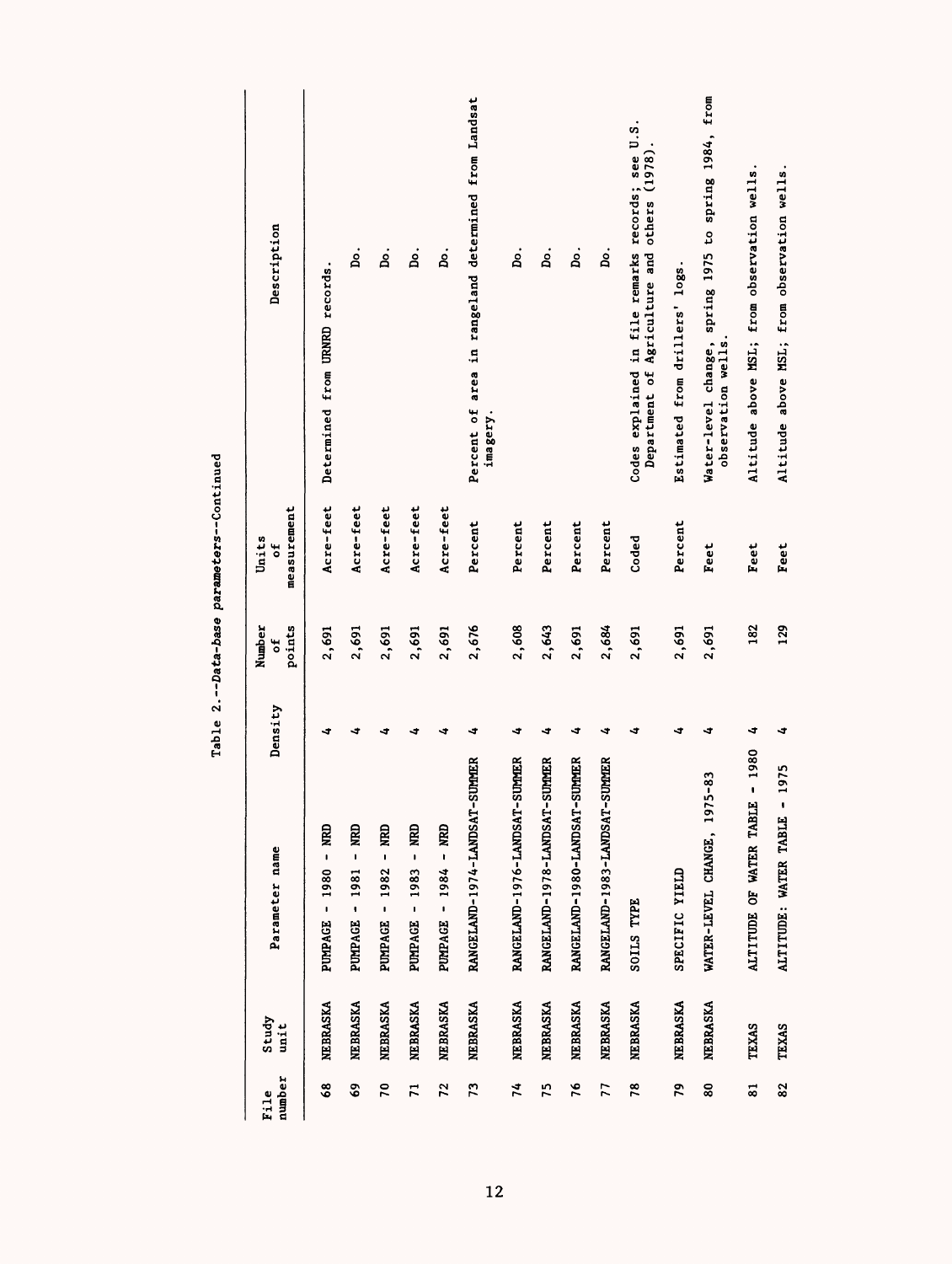| Description                                        | Composite application for all crops.<br>Inches/acre | Zero, outside study area; one, inside study area. | Percent of area irrigated determined from Landsat<br>imagery. | .<br>Bo                            | ρ.                                 | .<br>B                             | å.                                 | å.                                 | ρ.                                  | .<br>B                             | å.                                 | å.                                 | ρ.                                 | ρ.                                 |
|----------------------------------------------------|-----------------------------------------------------|---------------------------------------------------|---------------------------------------------------------------|------------------------------------|------------------------------------|------------------------------------|------------------------------------|------------------------------------|-------------------------------------|------------------------------------|------------------------------------|------------------------------------|------------------------------------|------------------------------------|
| measurement<br>Units<br>ť<br>points<br>Number<br>t | \$                                                  | Coded<br>7,200                                    | Percent<br>1,638                                              | Percent<br>1,638                   | Percent<br>1,638                   | Percent<br>1,638                   | Percent<br>1,638                   | Percent<br>1,638                   | Percent<br>1,638                    | Percent<br>1,638                   | Percent<br>1,638                   | Percent<br>1,638                   | Percent<br>1,637                   | Percent<br>1,638                   |
| Density                                            | ∢                                                   | ∢                                                 | ∢<br>-SPRING                                                  | ◅<br>IRR. LAND-1974-LANDSAT-SUMMER | ⅎ<br>IRR. LAND-1976-LANDSAT-SPRING | ∢<br>IRR. LAND-1976-LANDSAT-SUMMER | ∢<br>IRR. LAND-1978-LANDSAT-SPRING | ∢<br>IRR. LAND-1978-LANDSAT-SUMMER | -1<br>IRR. LAND-1980-LANDSAT-SPRING | ∢<br>IRR. LAND-1980-LANDSAT-SUMMER | ∢<br>IRR. LAND-1982-LANDSAT-SPRING | ◅<br>IRR. LAND-1982-LANDSAT-SUMMER | 寸<br>IRR. LAND-1983-LANDSAT-SPRING | ٠<br>IRR. LAND-1983-LANDSAT-SUMMER |
|                                                    |                                                     |                                                   |                                                               |                                    |                                    |                                    |                                    |                                    |                                     |                                    |                                    |                                    |                                    |                                    |
| Parameter name<br>Study<br>unit                    | APPLICATION RATES-1980<br>TEXAS                     | <b>BOUNDARY</b><br><b>TEXAS</b>                   | IRR. LAND-1974-LANDSAT<br><b>TEXAS</b>                        | <b>TEXAS</b>                       | <b>TEXAS</b>                       | <b>TEXAS</b>                       | <b>TEXAS</b>                       | <b>TEXAS</b>                       | <b>TEXAS</b>                        | <b>TEXAS</b>                       | <b>TEXAS</b>                       | <b>TEXAS</b>                       | <b>TEXAS</b>                       | TEXAS                              |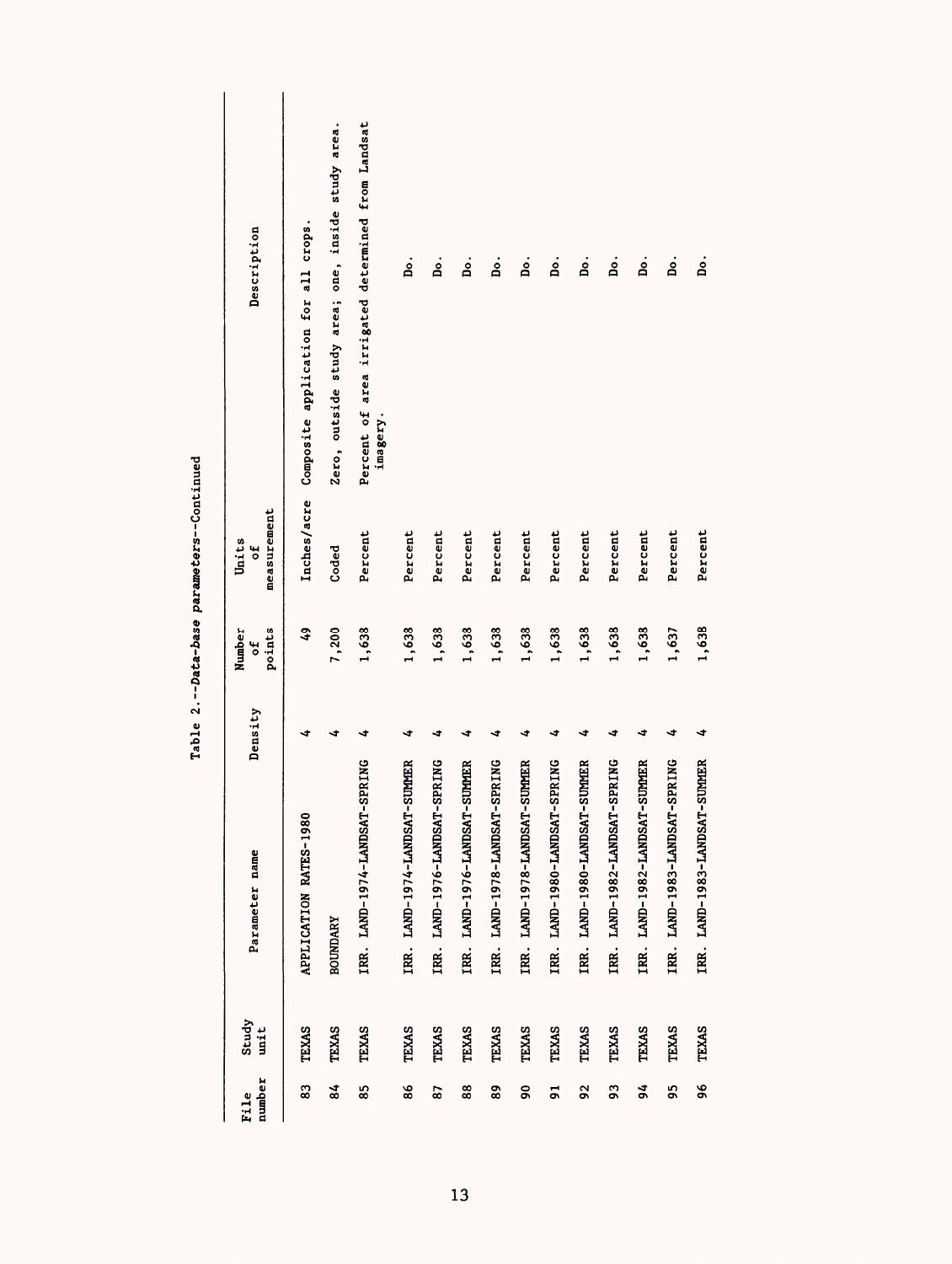| number<br>File   | Study<br>unit | Parameter name                 | Density | points<br>Number<br>to | measurement<br>Units<br>đ | Description                                                       |
|------------------|---------------|--------------------------------|---------|------------------------|---------------------------|-------------------------------------------------------------------|
| 57               | TEXAS         | NON-IRRIMD-1974-LANDSAT-SPRING | ◅       | 1,638                  | Percent                   | Percent of area not irrigated determined from Landsat<br>imagery. |
| 98               | TEXAS         | NON-IRRLND-1974-LANDSAT-SUMMER | ∢       | 1,638                  | Percent                   | ۼ                                                                 |
| 99               | <b>TEXAS</b>  | NON-IRRLND-1976-LANDSAT-SPRING | ◅       | 1,638                  | Percent                   | ġ.                                                                |
| 100              | TEXAS         | NON-IRRLND-1976-LANDSAT-SUMMER | ∢       | 1,638                  | Percent                   | å.                                                                |
| $\overline{101}$ | <b>TEXAS</b>  | NON-IRRLND-1978-LANDSAT-SPRING | ∢       | 1,638                  | Percent                   | å.                                                                |
| 102              | <b>TEXAS</b>  | NON-IRRLND-1978-LANDSAT-SUMMER | ∢       | 1,638                  | Percent                   | ġ.                                                                |
| 103              | TEXAS         | NON-IRRLND-1980-LANDSAT-SPRING | ◅       | 1,638                  | Percent                   | ġ.                                                                |
| 104              | TEXAS         | NON-IRRLND-1980-LANDSAT-SUMMER | ∢       | 1,638                  | Percent                   | ρ.                                                                |
| 105              | TEXAS         | NON-IRRLND-1982-LANDSAT-SPRING | ∢       | 1,638                  | Percent                   | .<br>Å                                                            |
| 106              | TEXAS         | NON-IRRLND-1982-LANDSAT-SUMMER | ∢       | 1,638                  | Percent                   | Do.,                                                              |
| 107              | <b>TEXAS</b>  | NON-IRRLND-1983-LANDSAT-SPRING | ∢       | 1,637                  | Percent                   | ρ.                                                                |
| 108              | TEXAS         | NON-IRRLND-1983-LANDSAT-SUMMER | ◅       | 1,638                  | Percent                   | ρ.                                                                |
| 109              | <b>TEXAS</b>  | PRECIPITATION-1975             | ∢       | m                      | Inches                    | Climatological data (National Climatic                            |
| $\frac{10}{110}$ | TEXAS         | PRECIPITATION-1976             | ∢       | S                      | Inches                    | .<br>B<br>Data Center, 1975-83).                                  |
| $\Xi$            | TEXAS         | PRECIPITATION-1977             | ∢       | ω                      | Inches                    | ρ.                                                                |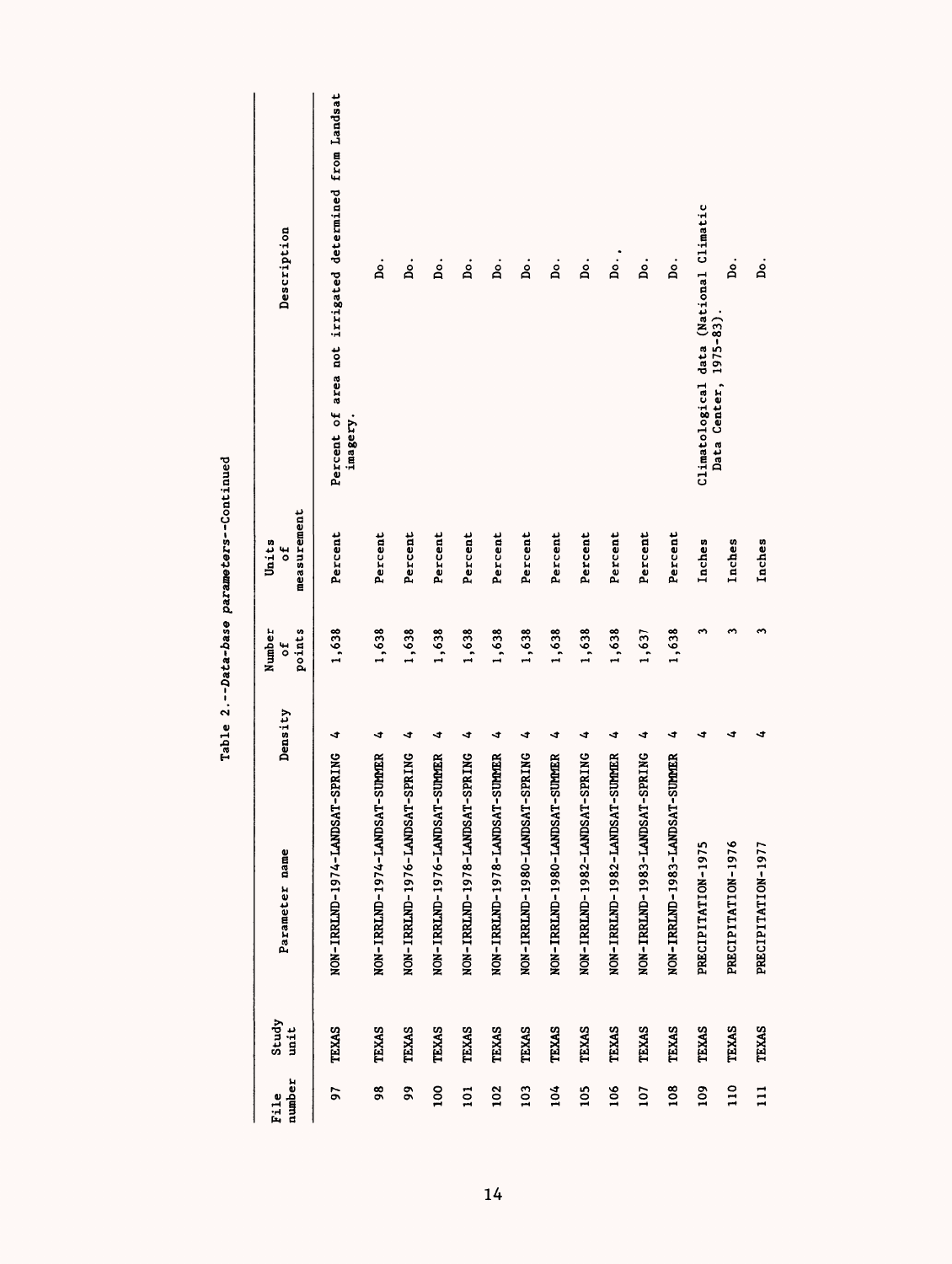| number<br>File | Study<br>unit | Parameter name                | Density | points<br>Number<br>ť | measurement<br>Units<br>đ | Description                                                               |
|----------------|---------------|-------------------------------|---------|-----------------------|---------------------------|---------------------------------------------------------------------------|
| 112            | TEXAS         | PRECIPITATION-1978            | ∢       | m                     | Inches                    | Climatological data (National Climatic Data Center,<br>$1975 - 83$ ).     |
| 113            | TEXAS         | PRECIPITATION-1979            | ٥       | m                     | Inches                    | ρ.                                                                        |
| 114            | <b>TEXAS</b>  | PRECIPITATION-1980            |         | ω                     | Inches                    | ρ.                                                                        |
| 115            | TEXAS         | PRECIPITATION-1981            |         | N                     | Inches                    | ρ.                                                                        |
| 116            | TEXAS         | PRECIPITATION-1982            |         | N                     | Inches                    | .<br>B                                                                    |
| 117            | <b>TEXAS</b>  | PRECIPITATION-1983            |         | 2                     | Inches                    | å.                                                                        |
| 118            | TEXAS         | SAND THICKNESS                |         | 818                   | Feet                      | Estimated from drillers' logs.                                            |
| 119            | <b>TEXAS</b>  | 1980<br>SATURATED THICKNESS   | đ       | 792                   | Feet                      | ρ.                                                                        |
| 120            | <b>TEXAS</b>  | SPECIFIC YIELD - 1980         | ٥       | 822                   | Percent                   | ρ.                                                                        |
| 121            | TEXAS         | TRANSMISSIVITY: 1980          | c       | 806                   | Gal/day/ft                | ρ.                                                                        |
| 122            | TEXAS         | WATER LEVEL 9 YEAR PERIOD     | ∢       | 114                   | Feet                      | Water-level change, spring 1975 to spring 1984, from<br>observation wells |
| 123            | TEXAS         | WATER LEVEL 5 YEAR PERIOD     | ∢       | 118                   | <b>Feet</b>               | Water-level change, spring 1975 to spring 1980, from<br>observation wells |
| 124            | TEXAS         | 1984<br>WATER TABLE ALTITUDE: | J       | 174                   | <b>Feet</b>               | Altitude above MSL; from observation wells                                |
| 125            | <b>TEXAS</b>  | 974<br>WATER-LEVEL CHANGE,    | đ       | 1,638                 | Feet                      | From unpublished map provided by HPUWCD No. 1.                            |

| l      |
|--------|
| Ĵ<br>¢ |
| ֕      |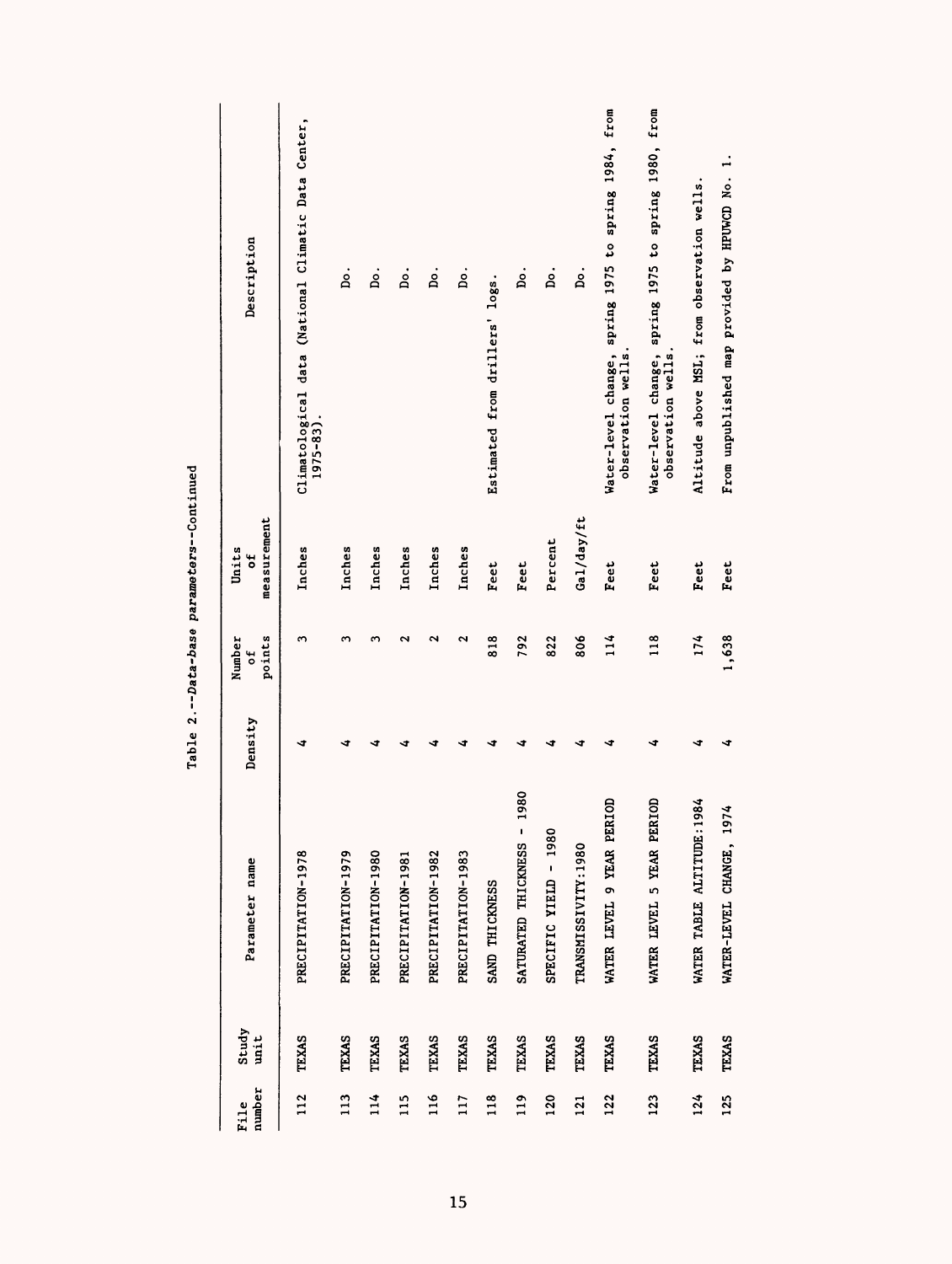| number<br>File   | Study<br>unit | Parameter name           |    | Density | Number<br>points<br>t | measurement<br>Units<br>ัธ | Description                                    |
|------------------|---------------|--------------------------|----|---------|-----------------------|----------------------------|------------------------------------------------|
| 126              | <b>TEXAS</b>  | WATER-LEVEL CHANGE, 197  | ဂ္ |         | 1,638                 | Feet                       | From unpublished map provided by HPUWCD No. 1. |
| 127              | <b>TEXAS</b>  | WATER-LEVEL CHANGE, 1976 |    |         | 1,638                 | <b>Feet</b>                | ġ.                                             |
| 128              | <b>TEXAS</b>  | WATER-LEVEL CHANGE, 1977 |    |         | 1,638                 | Feet                       | ρ.                                             |
| 129              | <b>TEXAS</b>  | WATER-LEVEL CHANGE, 197  | ۴  |         | 1,638                 | Feet                       | ρ.                                             |
| 130              | <b>TEXAS</b>  | WATER-LEVEL CHANGE, 197  | è  |         | 1,638                 | Feet                       | ρ.                                             |
| $\overline{131}$ | <b>TEXAS</b>  | WATER-LEVEL CHANGE, 1980 |    |         | 1,638                 | Feet                       | ρ.                                             |
| 132              | TEXAS         | WATER-LEVEL CHANGE, 1981 |    |         | 1,638                 | Feet                       | ρ.                                             |
| 133              | <b>TEXAS</b>  | WATER-LEVEL CHANGE, 1982 |    |         | 1,638                 | Feet                       | ρ.                                             |
| 134              | <b>TEXAS</b>  | WATER-LEVEL CHANGE, 1983 |    |         | 1,638                 | Feet                       | ρ.                                             |
|                  |               |                          |    |         |                       |                            |                                                |

| ıed<br>ćir<br>Cont<br>parameters-           |
|---------------------------------------------|
| Ξ<br>Data-base<br>ı<br>$\ddot{\phantom{0}}$ |
| Table                                       |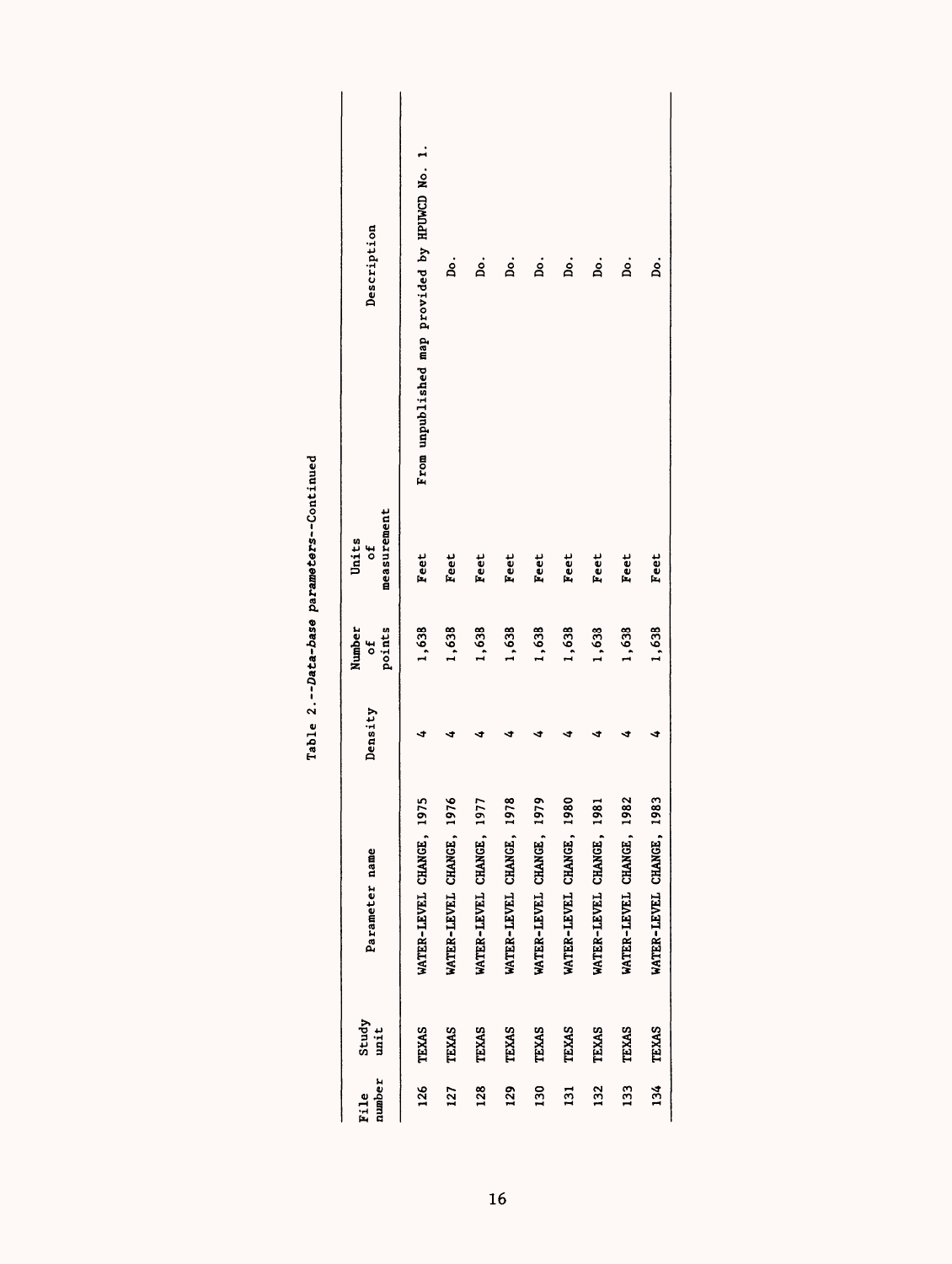All of the data files were produced using the Retrieval Program (Luckey and Ferrigno, 1982, p. 61). A description of the records in the data files can be found in Luckey and Ferrigno (1982). The formats of these records are as follows:

001\*: First master record

| Columns   | <b>FORTRAN</b><br>format | Content                        |
|-----------|--------------------------|--------------------------------|
| $01 - 04$ | A4                       | $001*$                         |
| $05 - 10$ | 6X                       | <b>Blank</b>                   |
| $11 - 40$ | 7A4, A2                  | Project name                   |
| $41 - 49$ | Ι9                       | Reserved value A (Unused)      |
| $50 - 60$ | F11.3                    | Reserved value B (Unused)      |
| $61 - 70$ | 2A4, A2                  | Reserved value C (Unused)      |
| $71 - 72$ | 2X                       | <b>Blank</b>                   |
| $73 - 80$ | I8                       | Sequence number, nondecreasing |

002\*: Second master record

| Columns   | <b>FORTRAN</b><br>format | Content                            |
|-----------|--------------------------|------------------------------------|
| $01 - 04$ | A4                       | $002*$                             |
| $05 - 10$ | 6X                       | Blank                              |
| $11 - 18$ | 2A <sub>4</sub>          | Study unit                         |
| $19 - 48$ | 7A4, A2                  | Parameter name                     |
| 49        | 11                       | Density (see page 6)               |
| $50 - 52$ | 13                       | scale,<br>Scale factor (value x 10 |
| $53 - 62$ | 2A4, A2                  | Units of measurement - description |
| $63 - 72$ | 10X                      | Blank                              |
| $73 - 80$ | Ι8                       | Sequence number, nondecreasing     |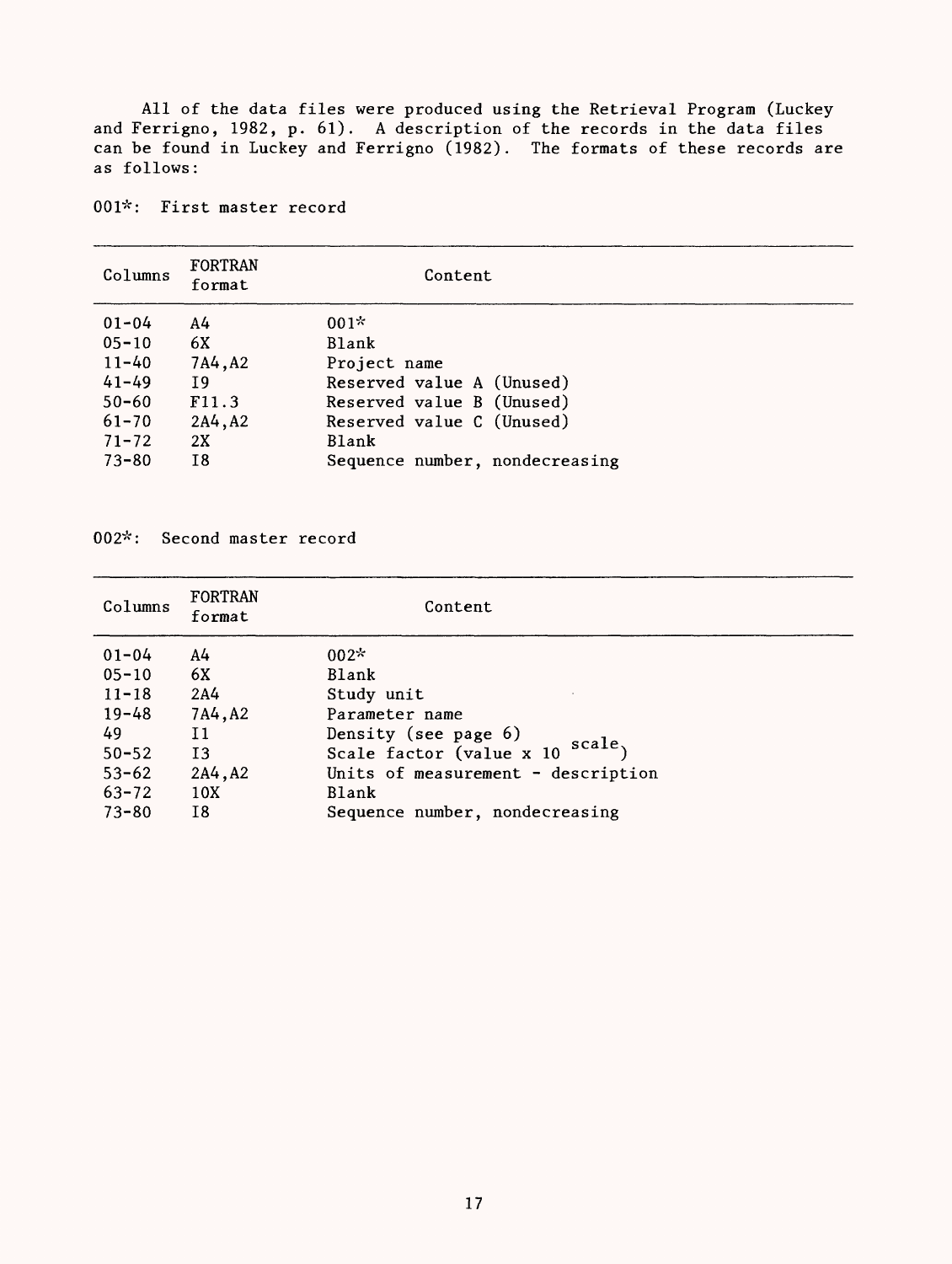# 003\*: Third master record

| Columns    | <b>FORTRAN</b><br>format | Content                                                      |
|------------|--------------------------|--------------------------------------------------------------|
| $01 - 04$  | A4                       | $003*$                                                       |
| $0.5 - 10$ | 6X                       | Blank                                                        |
| $11 - 25$  | 15X                      | <b>Blank</b>                                                 |
| $26 - 30$  | I5                       | Minimum                                                      |
| $31 - 35$  | $_{15}$                  | Maximum                                                      |
| $36 - 40$  | I5                       | Average                                                      |
| $41 - 47$  | I7                       | Number of values                                             |
| $48 - 55$  | F8.2                     | Standard deviation                                           |
| $56 - 62$  | 7X                       | Blank                                                        |
| $63 - 67$  | 15                       | Missing-value indicator (value used to flag missing<br>data) |
| $68 - 72$  | 5X                       | Blank                                                        |
| $73 - 80$  | Ι8                       | Sequence number, nondecreasing                               |

050\*: Remarks records

| Columns      | <b>FORTRAN</b><br>format | Content                                     |  |
|--------------|--------------------------|---------------------------------------------|--|
| $01 - 04$    | A4                       | $050*$                                      |  |
| $0.5 - 10$   | 6X                       | <b>Blank</b>                                |  |
| $11 - 16$    | A4, A2                   | Date of remark (MMDDYY)                     |  |
| $17 - 18$    | 2X                       | <b>Blank</b>                                |  |
| $19 - 21$    | I3                       | Remark sequence number                      |  |
| 22           | $\mathbf{I}$             | Remark record number                        |  |
|              |                          | $1 =$ First record of set                   |  |
|              |                          | $2 = Second record of set$                  |  |
|              |                          | $3 =$ Third record of set                   |  |
|              |                          | $4 =$ Fourth record of set                  |  |
|              |                          | $5 =$ Fifth record of set                   |  |
| $23 - 72$    | 12A4, A2                 | Text of remark                              |  |
| $73 - 80$    | Ι8                       | Sequence number, nondecreasing              |  |
| <b>Note:</b> |                          | The 050* records must come in sets of five. |  |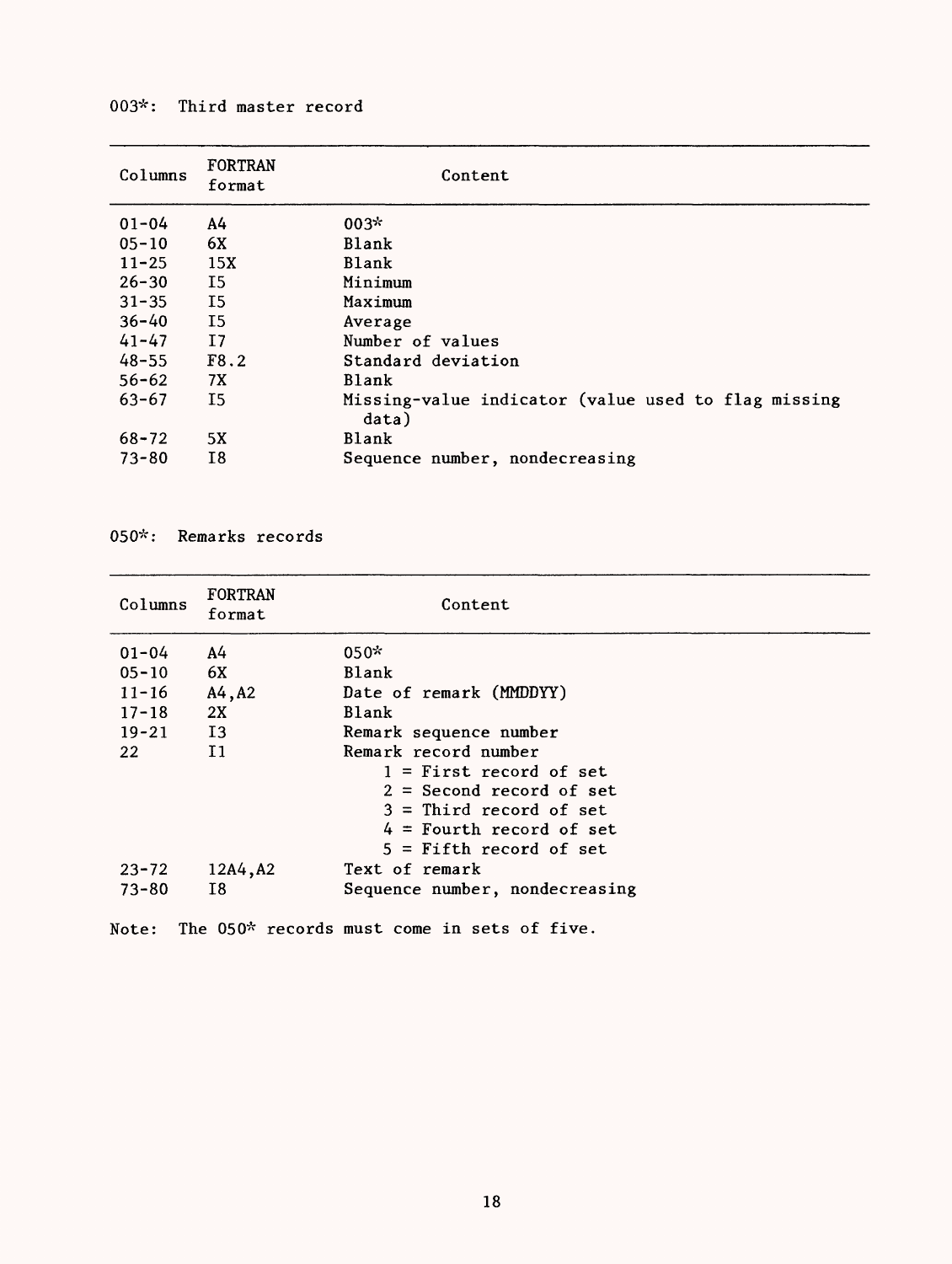# 100\*: Three-degree block record

| Columns   | <b>FORTRAN</b><br>format | Content                        |
|-----------|--------------------------|--------------------------------|
| $01 - 04$ | A4                       | $100*$                         |
| $05 - 10$ | 6X                       | <b>Blank</b>                   |
| $11 - 16$ | I6                       | Latitude (DDMMSS)              |
| 17        | 1X                       | <b>Blank</b>                   |
| $18 - 24$ | $\overline{17}$          | Longitude (DDDMMSS)            |
| 25        | 1X                       | <b>Blank</b>                   |
| $26 - 30$ | <b>I5</b>                | Minimum                        |
| $31 - 35$ | <b>I5</b>                | Maximum                        |
| $36 - 40$ | <b>I5</b>                | Average                        |
| $41 - 45$ | <b>I5</b>                | Number of values               |
| $46 - 53$ | F8.2                     | Standard deviation             |
| $54 - 72$ | 19X                      | Blank                          |
| $73 - 80$ | 18                       | Sequence number, nondecreasing |
|           |                          |                                |

#### 200\*: One-degree block record

| Columns   | <b>FORTRAN</b><br>format | Content                        |
|-----------|--------------------------|--------------------------------|
| $01 - 04$ | A4                       | $200*$                         |
| $05 - 10$ | 6X                       | <b>Blank</b>                   |
| $11 - 16$ | 16                       | Latitude (DDMMSS)              |
| 17        | 1X                       | <b>Blank</b>                   |
| $18 - 24$ | 17                       | Longitude (DDDMMSS)            |
| 25        | 1X                       | Blank                          |
| $26 - 30$ | I <sub>5</sub>           | Minimum                        |
| $31 - 35$ | <b>I5</b>                | Maximum                        |
| $36 - 40$ | 15                       | Average                        |
| $41 - 45$ | I <sub>5</sub>           | Number of values               |
| $46 - 53$ | F8.2                     | Standard deviation             |
| $54 - 72$ | 19X                      | Blank                          |
| $73 - 80$ | 18                       | Sequence number, nondecreasing |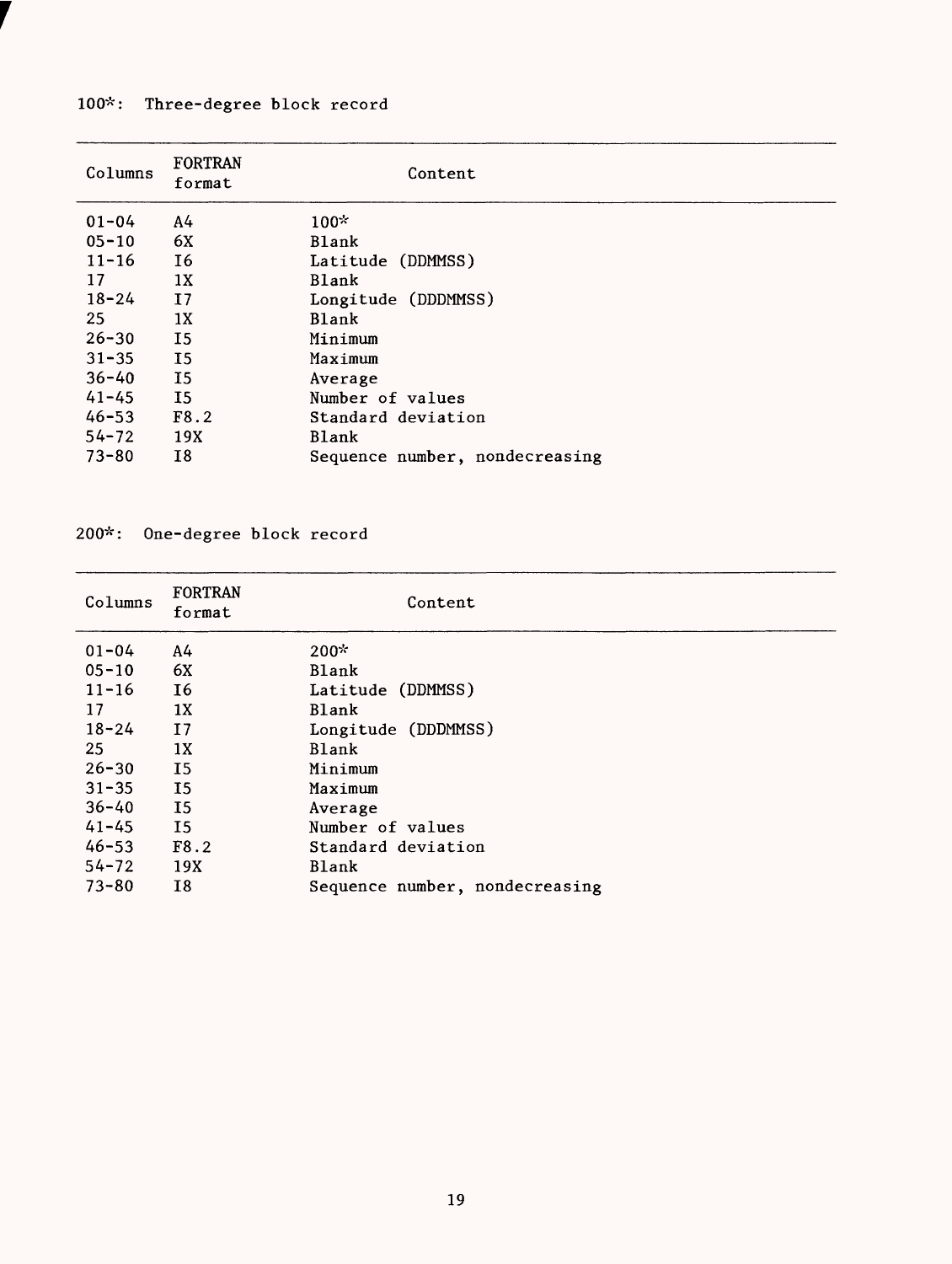| Columns   | <b>FORTRAN</b><br>format | Content                        |
|-----------|--------------------------|--------------------------------|
| $01 - 04$ | A4                       | $350*$                         |
| $05 - 10$ | 6X                       | Blank                          |
| $11 - 16$ | <b>I6</b>                | Latitude (DDMMSS)              |
| 17        | 1X                       | <b>Blank</b>                   |
| $18 - 24$ | 17                       | Longitude (DDDMMSS)            |
| 25        | 1X                       | <b>Blank</b>                   |
| $26 - 30$ | I5                       | Minimum                        |
| $31 - 35$ | $_{15}$                  | Maximum                        |
| $36 - 40$ | $_{15}$                  | Average                        |
| $41 - 45$ | I <sub>5</sub>           | Number of values               |
| $46 - 53$ | F8.2                     | Standard deviation             |
| $54 - 72$ | 19X                      | Blank                          |
| $73 - 80$ | 18                       | Sequence number, nondecreasing |

300\*: Ten-minute block record--1-minute data

| Columns   | <b>FORTRAN</b><br>format | Content                        |
|-----------|--------------------------|--------------------------------|
| $01 - 04$ | A4                       | $300*$                         |
| $05 - 10$ | 6X                       | <b>Blank</b>                   |
| $11 - 16$ | 16                       | Latitude (DDMMSS)              |
| 17        | 1X                       | <b>Blank</b>                   |
| $18 - 24$ | 17                       | Longitude (DDDMMSS)            |
| 25        | 1X                       | <b>Blank</b>                   |
| $26 - 30$ | $_{15}$                  | Minimum                        |
| $31 - 35$ | <b>I5</b>                | Maximum                        |
| $36 - 40$ | I <sub>5</sub>           | Average                        |
| $41 - 45$ | I5                       | Number of values               |
| $46 - 53$ | F8.2                     | Standard deviation             |
| $54 - 72$ | 19X                      | <b>Blank</b>                   |
| $73 - 80$ | I8                       | Sequence number, nondecreasing |

|  |  |  |  | Note: This record must be followed by exactly ten 401*-410* records. |  |
|--|--|--|--|----------------------------------------------------------------------|--|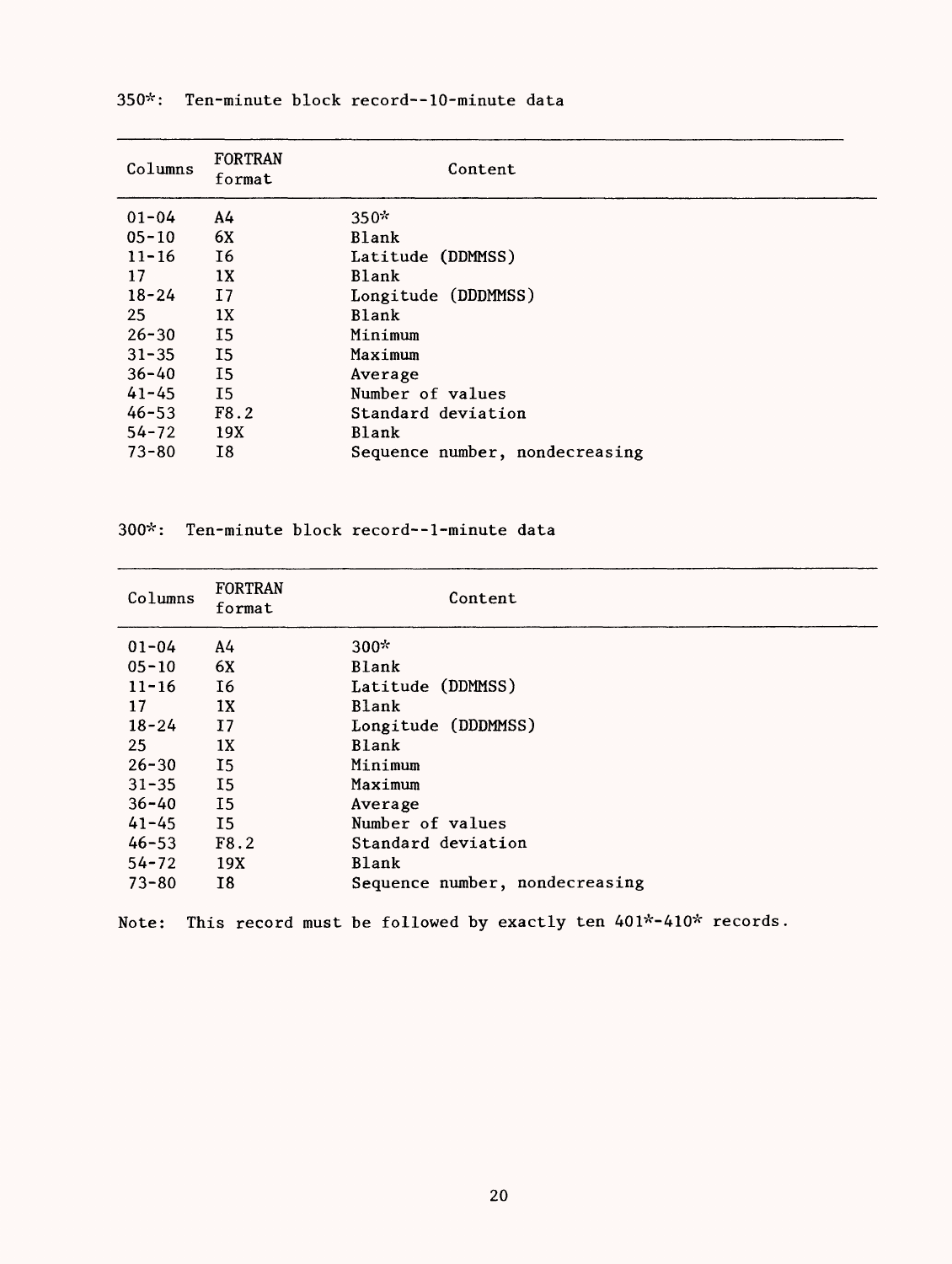## 401\*-410\*: One-minute block records

| Columns   | <b>FORTRAN</b><br>format | Content                            |
|-----------|--------------------------|------------------------------------|
| $01 - 04$ | А4                       | $4xx^*$ ; $xx=(01,02,\ldots,10)$   |
| $05 - 10$ | 6X                       | <b>Blank</b>                       |
| $11 - 60$ | 1015                     | Components 401-500; see note below |
| $61 - 72$ | 12X                      | <b>Blank</b>                       |
| $73 - 80$ | Ι8                       | Sequence number, nondecreasing     |

Note: The components, 401 through 500, are entered at 10 components per record such that the records simulate a 10-by-10 matrix geographically overlaying the 10-minute latitude-longitude block:

| Record | Components  |
|--------|-------------|
| 401*   | 401-410     |
| 402*   | $411 - 420$ |
| 403*   | 421-430     |
| 404*   | $431 - 440$ |
| 405*   | 441-450     |
| 406*   | 451-460     |
| 407*   | 461-470     |
| 408*   | 471-480     |
| 409*   | 481-490     |
| 410*   | 491-500     |

Component 401 represents the northwestern most 1-minute block of the 10-minute block, component 410 represents the northeastern most 1-minute block, component 491 represents the southwestern most 1-minute block, and component 500 represents the southeastern most 1-minute block of the 10-minute block.

Each data file begins with the master records  $001^*$ ,  $002^*$ , and  $003^*$ . These records may be followed by remarks records consisting of sets of five 050\* records. These records will be followed by the appropriate combination of the 100\*, 200\*, 350\*, 300\*, and 401\*-410\* records. The final record contains only a 999\*. The actual combination of records depends on the data density.

## SUMMARY

Machine-readable files were assembled as part of the High Plains RASA project and are stored on two magnetic tapes that are available from the U.S. Geological Survey. The first magnetic tape (number 220452) contains computer programs that were used to prepare, store, retrieve, organize, and preserve aerial interpretive data collected for the project. The second magnetic tape (number 220451) contains 134 data files that can be divided into five general classes: (1) Aquifer-geometry data, (2) aquifer and water characteristics, (3) water levels, (4) climatological data, and (5) land- and water-use data.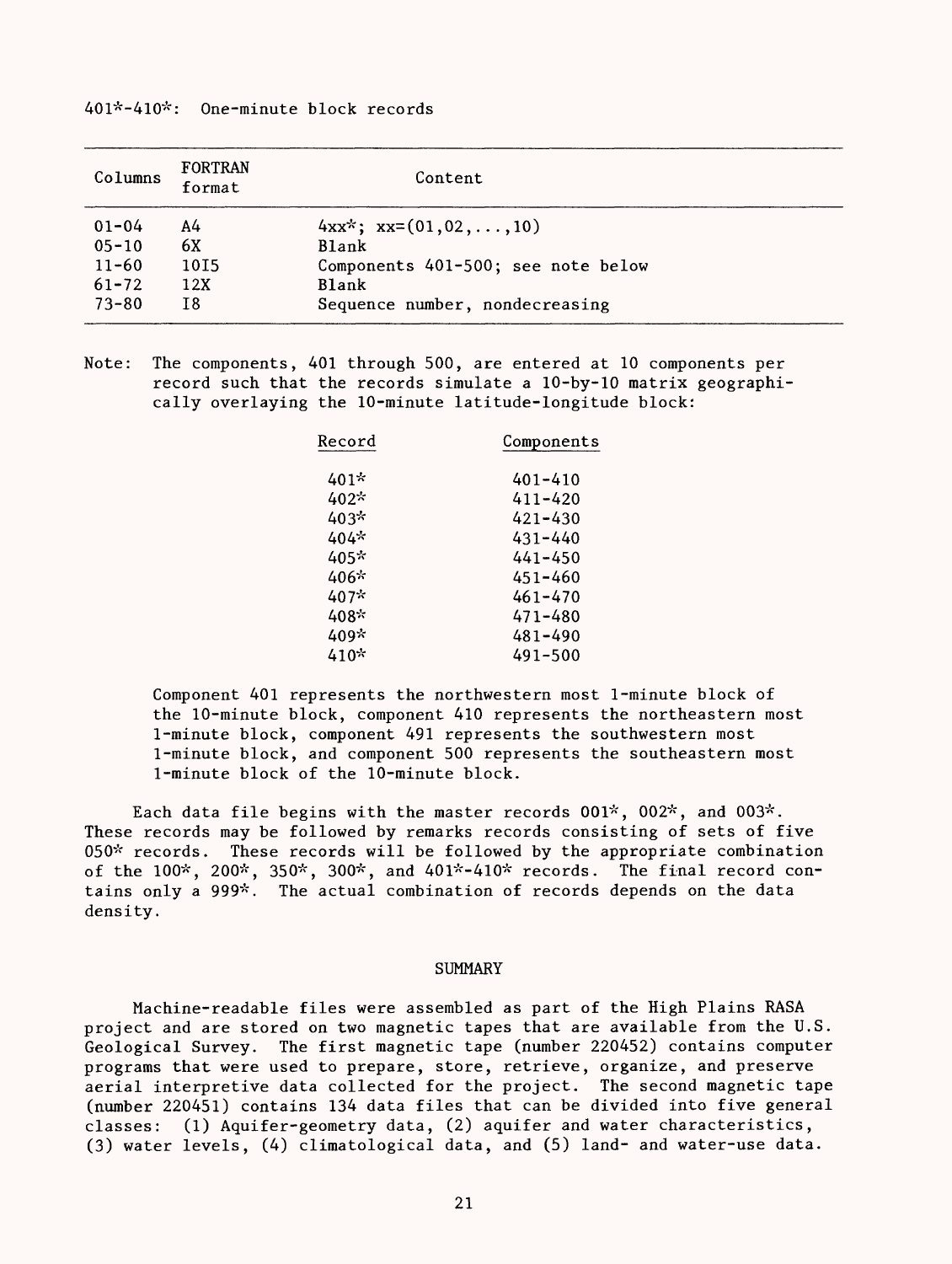- Ferrigno, C.F., 1986, A data-management system for detailed areal interpretive data: U.S. Geological Survey Water-Resources Investigations Report 86-4061, 103 p.
- Gutentag, E.D., and Weeks, J.B., 1980, Water table in the High Plains aquifer in 1978 in parts of Colorado, Kansas, Nebraska, New Mexico, Oklahoma, South Dakota, Texas, and Wyoming: U.S. Geological Survey Hydrologic Investigations Atlas HA-642, scale 1:2,500,000.
- Gutentag, E.D., Heimes, F.J., Krothe, N.C., Luckey, R.R., and Weeks, J.B., 1984, Geohydrology of the High Plains aquifer in parts of Colorado, Kansas, Nebraska, New Mexico, Oklahoma, South Dakota, Texas, and Wyoming: U.S. Geological Survey Professional Paper 1400-B, 63 p.
- Heimes, F.J., and Luckey, R.R., 1980, Evaluating methods for determining water use in the High Plains in parts of Colorado, Kansas, Nebraska, New Mexico, Oklahoma, South Dakota, Texas, and Wyoming; 1979: U.S. Geological Survey Water-Resources Investigations Report 80-111, 118 p. 1982, Method for estimating historical irrigation requirements from ground water in the High Plains aquifer in parts of Colorado, Kansas, Nebraska, New Mexico, Oklahoma, South Dakota, Texas, and Wyoming: U.S. Geological Survey Water-Resources Investigations Report 82-40, 64 p.
- 1983, Estimating 1980 ground-water pumpage for irrigation on the High Plains in parts of Colorado, Kansas, Nebraska, New Mexico, Oklahoma, South Dakota, Texas, and Wyoming: U.S. Geological Survey Water-Resources Investigations Report 83-4123, 36 p.
- Krothe, N.C., Oliver, J.W., and Weeks, J.B., 1982, Dissolved solids and sodium in water from the High Plains aquifer in parts of Colorado, Kansas, Nebraska, New Mexico, Oklahoma, South Dakota, Texas, and Wyoming: U.S. Geological Survey Hydrologic Investigations Atlas HA-658, scale 1:2,500,000, 2 sheets.
- Luckey, R.R., Gutentag, E.D., and Weeks, J.B., 1981, Water-level and saturated-thickness changes, predevelopment to 1980, in the High Plains aquifer in parts of Colorado, Kansas, Nebraska, New Mexico, Oklahoma, South Dakota, Texas, and Wyoming: U.S. Geological Survey Hydrologic Investigations Atlas HA-652, scale 1:2,500,000, 2 sheets.
- Luckey, R.R., and Ferrigno, C.F., 1982, A data-management system for areal interpretive data for the High Plains in parts of Colorado, Kansas, Nebraska, New Mexico, Oklahoma, South Dakota, Texas, and Wyoming: U.S. Geological Survey Water-Resources Investigations Report 82-4072, 112 p.
- National Climatic Data Center, 1975-83, Climatological data, annual summary, Texas: Asheville, N.C., National Oceanic and Atmospheric Administration, National Environmental Satellite Data and Information Service, v. 80-88, no. 13.
- Stephens, D.M., Heimes, F.J., and Luckey, R.R., 1984, Irrigation data from Chase, Dundy, and Perkins Counties, southwestern Nebraska, 1983: U.S. Geological Survey Open-File Report 84-471, 31 p.
- 1985, Irrigation data from Chase, Dundy, and Perkins Counties, southwestern Nebraska, 1984: U.S. Geological Survey Open-File Report 85-164, 32 p.